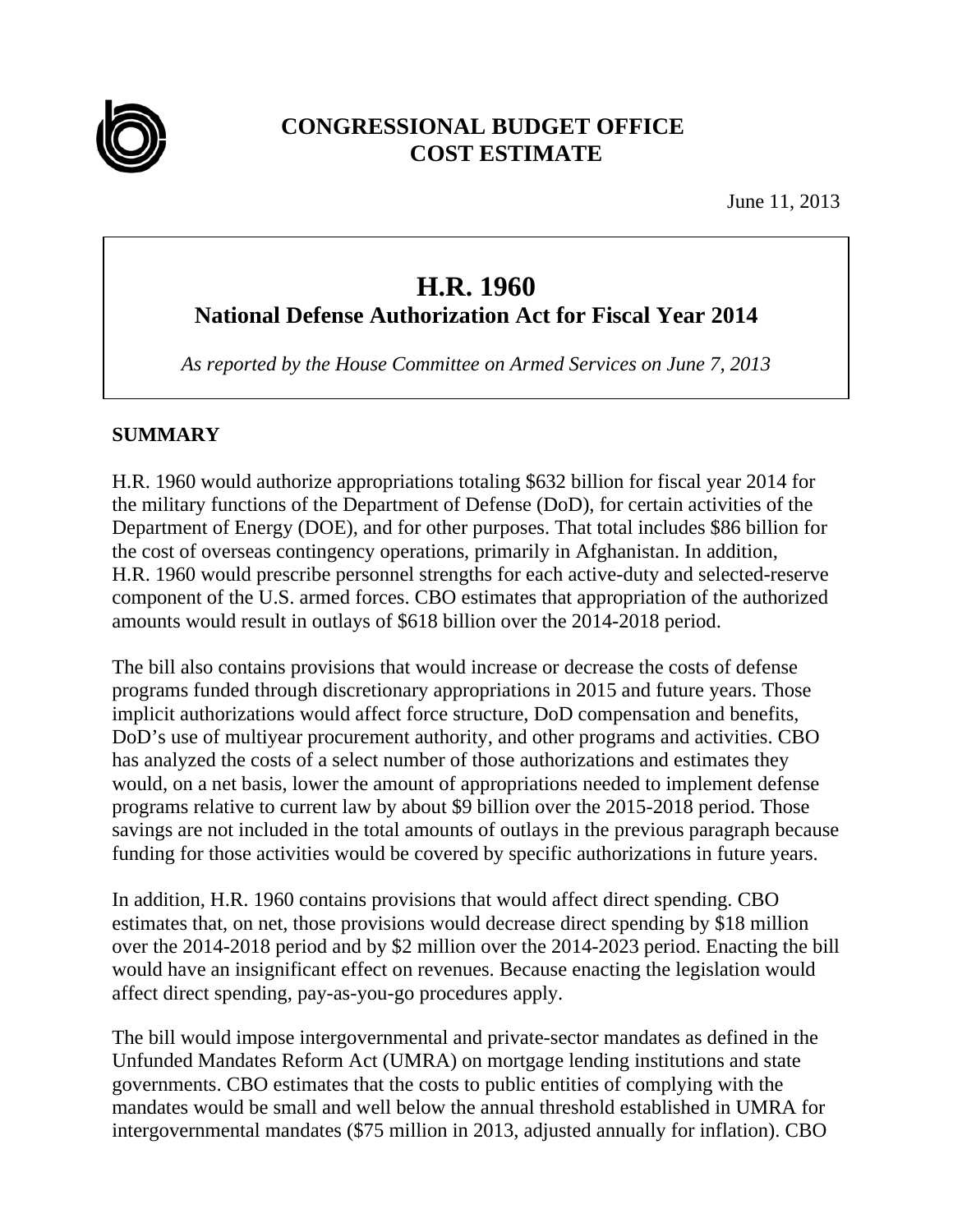estimates that the costs to private entities of complying with the mandate would probably fall below the annual threshold established in UMRA for private-sector mandates (\$150 million in 2013, adjusted annually for inflation).

# **ESTIMATED COST TO THE FEDERAL GOVERNMENT**

The estimated budgetary impact of H.R. 1960 is summarized in Table 1. Almost all of the \$632 billion that would be authorized by the bill is for activities within budget function 050 (national defense). Some authorizations, however, fall within other budget functions, including: \$219 million for cemetery expenses and for activities within the Department of Veterans Affairs (function 700—veterans benefits and services); \$173 million for the Maritime Administration (function 400—transportation); \$68 million for the Armed Forces Retirement Home (function 600—income security); \$20 million for the Naval Petroleum Reserves (function 270—energy); and an estimated \$20 million—over the 2015-2018 period—primarily for programs within the Department of the Interior (function 300—natural resources and environment).

The provisions that would affect direct spending are primarily for activities within budget functions 050, 400, 600, 700, 550 (health), and 650 (Social Security).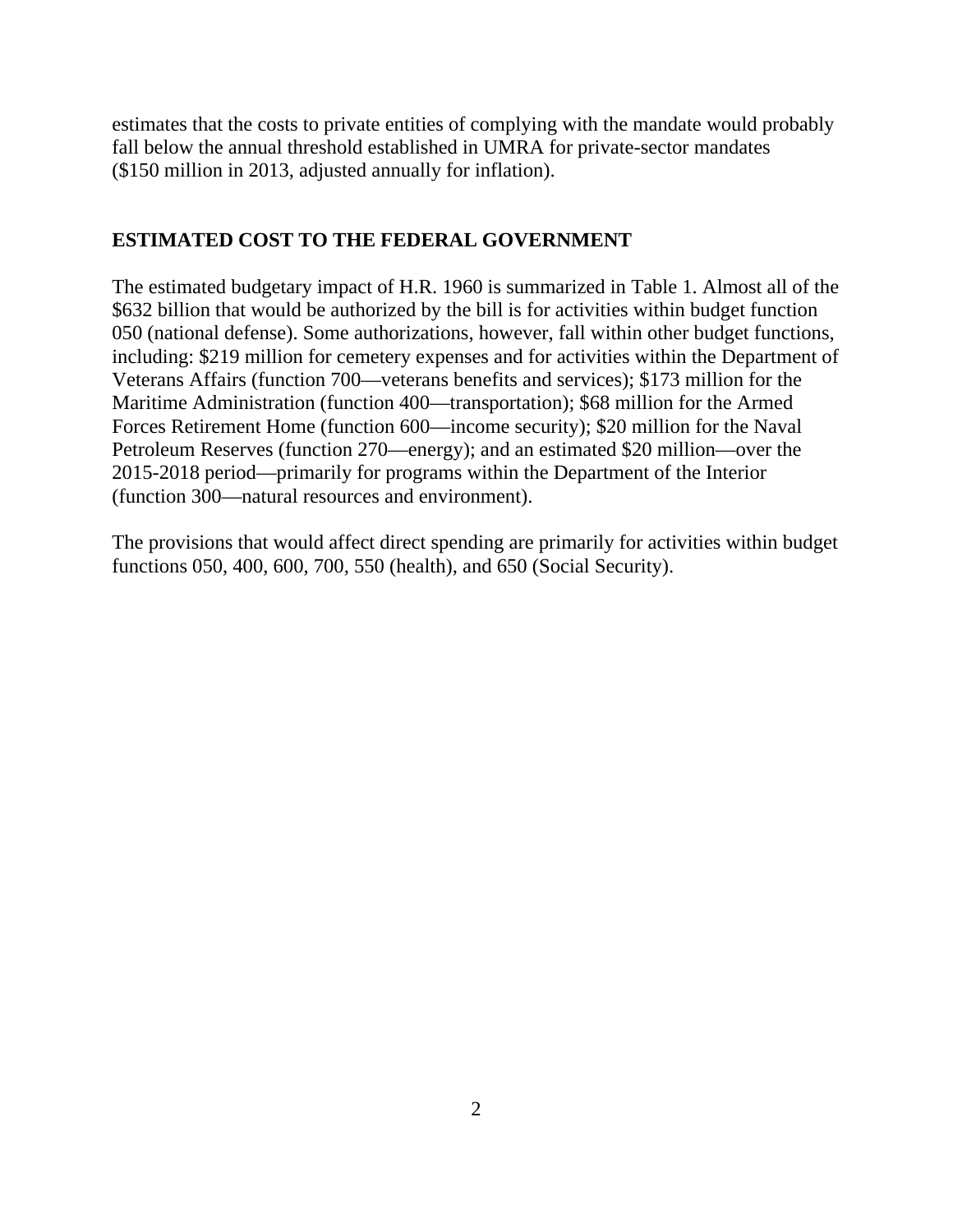|                                                           |                |                                               |                  | By Fiscal Year, in Millions of Dollars |                  |               |
|-----------------------------------------------------------|----------------|-----------------------------------------------|------------------|----------------------------------------|------------------|---------------|
|                                                           | 2014           | 2015                                          | 2016             | 2017                                   | 2018             | 2014-<br>2018 |
| SPENDING SUBJECT TO APPROPRIATION                         |                |                                               |                  |                                        |                  |               |
| Specified Authorization of Regular                        |                |                                               |                  |                                        |                  |               |
| Appropriations for 2014, Primarily for the                |                |                                               |                  |                                        |                  |               |
| Departments of Defense and Energy                         |                |                                               |                  |                                        |                  |               |
| <b>Authorization Level</b>                                | 545,349        | $\Omega$                                      | $\mathbf{0}$     | $\theta$                               | $\overline{0}$   | 545,349       |
| <b>Estimated Outlays</b>                                  | 346,613        | 116,014                                       | 43,302           | 19,336                                 | 8,122            | 533,387       |
| <b>Estimated Authorization of Regular</b>                 |                |                                               |                  |                                        |                  |               |
| Appropriations for 2014 for Accrual Payments <sup>a</sup> |                |                                               |                  |                                        |                  |               |
| <b>Estimated Authorization Level</b>                      | 580            | $\boldsymbol{0}$                              | $\boldsymbol{0}$ | $\mathbf{0}$                           | $\boldsymbol{0}$ | 580           |
| <b>Estimated Outlays</b>                                  | 580            | $\Omega$                                      | $\overline{0}$   | $\mathbf{0}$                           | $\overline{0}$   | 580           |
| Specified Authorization of Appropriations for             |                |                                               |                  |                                        |                  |               |
| <b>Overseas Contingency Operations</b>                    |                |                                               |                  |                                        |                  |               |
| <b>Authorization Level</b>                                | 85,766         | $\mathbf{0}$                                  | $\mathbf{0}$     | $\Omega$                               | $\boldsymbol{0}$ | 85,766        |
| <b>Estimated Outlays</b>                                  | 43,345         | 27,417                                        | 9,531            | 3,179                                  | 813              | 84,284        |
| Other Authorizations of Appropriations <sup>b</sup>       |                |                                               |                  |                                        |                  |               |
| <b>Estimated Authorization Level</b>                      | $\overline{0}$ | 11                                            | 3                | 3                                      | 3                | 20            |
| <b>Estimated Outlays</b>                                  | $\overline{0}$ | $\overline{9}$                                | $\overline{4}$   | $\overline{3}$                         | $\overline{3}$   | <u>19</u>     |
| Total                                                     |                |                                               |                  |                                        |                  |               |
| <b>Estimated Authorization Level</b>                      | 631,695        | 11                                            | 3                | 3                                      | 3                | 631,715       |
| <b>Estimated Outlays</b>                                  | 390,538        | 143,440                                       | 52,837           | 22,518                                 | 8,938            | 618,270       |
|                                                           |                | <b>CHANGES IN DIRECT SPENDING<sup>c</sup></b> |                  |                                        |                  |               |
| <b>Estimated Budget Authority</b>                         | $-28$          | $-37$                                         | 4                | 1                                      | 5                | $-55$         |
| <b>Estimated Outlays</b>                                  | $-26$          | $-27$                                         | 14               | 11                                     | 10               | $-18$         |
|                                                           |                |                                               |                  |                                        |                  | (Continued)   |

### **TABLE 1. BUDGETARY IMPACT OF H.R. 1960, THE NATIONAL DEFENSE AUTHORIZATION ACT FOR FISCAL YEAR 2014**

L.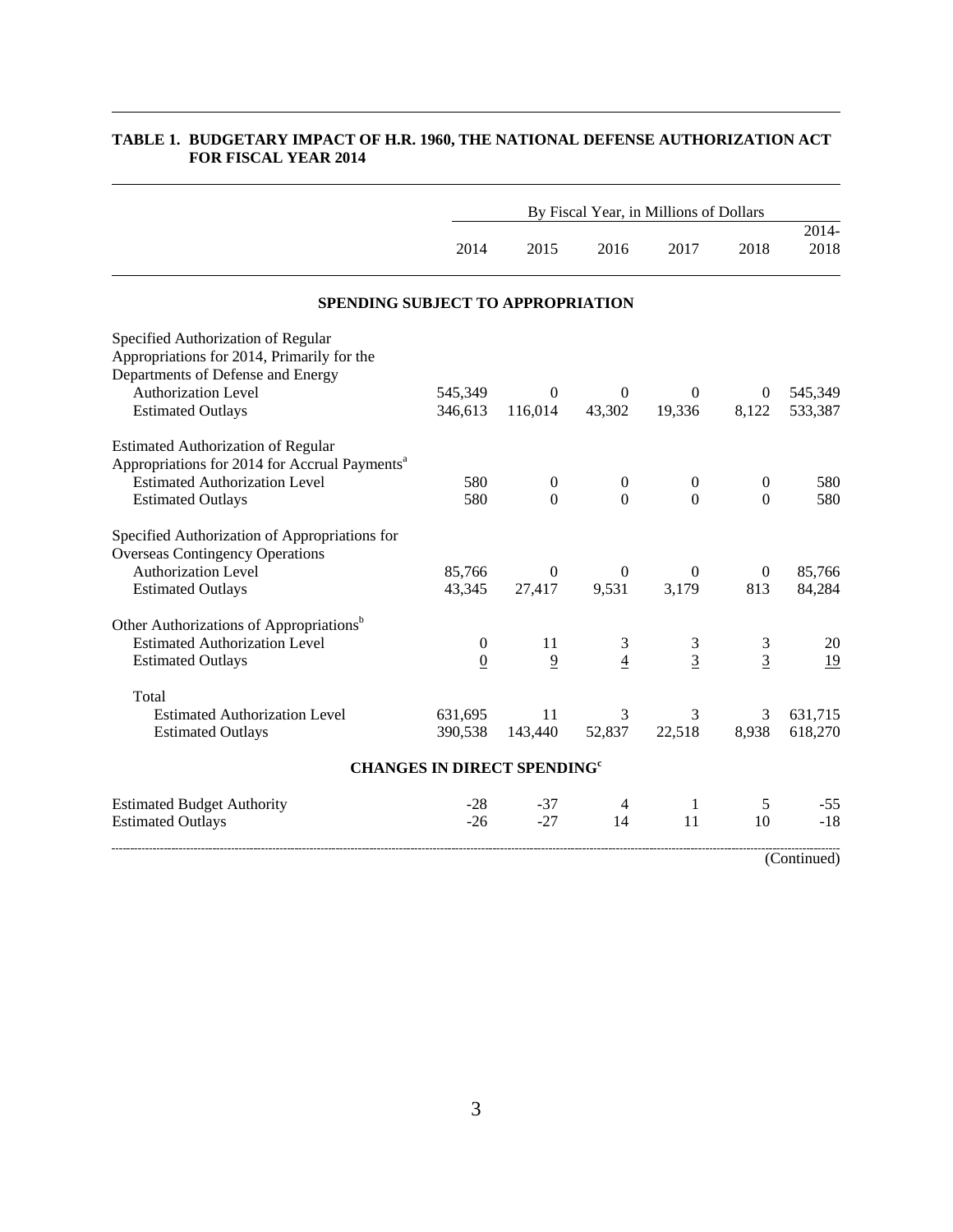#### **TABLE 1. Continued**

Notes: Except as noted below, the authorization levels in this table reflect amounts that would be specifically authorized by the bill. The bill also would implicitly authorize some defense activities in 2015 and future years; those authorizations are not included above (but estimates for a select number of them are shown in Table 3) because funding for those activities would be covered by specific authorizations in future years.

Numbers may not sum to totals because of rounding.

- a. This authorization reflects CBO's estimate of the added cost of certain accrual payments required under current law but not fully reflected in the amounts specifically authorized by the bill.
- b. For 2015, this authorization level has two components: an estimated \$8 million for extending certain benefits to federal civilian workers who perform official duty in a combat zone and are employed by departments and agencies other than DoD; and an estimated \$3 million for Department of Interior activities related to the Sikes Act. For 2016 to 2018, the authorization levels reflect estimates for implementing the Sikes Act. (Current law contains authorizations for those activities in 2014; thus, no authorizations for that year are reflected here.)
- c. In addition to the changes in direct spending shown above, H.R. 1960 would have effects beyond 2018. CBO estimates that over the 2014-2023 period, H.R. 1960 would decrease direct spending by \$2 million (see Table 4).

### **BASIS OF ESTIMATE**

For this estimate, CBO assumes that H.R. 1960 will be enacted near the start of fiscal year 2014 and that the authorized and estimated amounts will be appropriated.

### **Spending Subject to Appropriation**

The bill would authorize appropriations for 2014 totaling \$632 billion, of which \$546 billion would be authorizations of regular appropriations for "base budget" costs (not directly related to overseas contingency operations). Of the funding that would be authorized for base budget costs, nearly all (\$545 billion) would be specifically authorized as follows: \$527 billion for DoD and \$18 billion for atomic energy defense activities within DOE and for various other programs (see Table 2).

The funding that would be authorized for DoD's base budget represents an increase of \$32 billion (7 percent) relative to appropriations enacted for 2013 and adjusted to reflect the effects of the March 2013 sequestration. Authorized funding would increase for all major categories of spending: operation and maintenance would increase by \$15 billion (8 percent), procurement by \$10 billion (11 percent), research and development by \$5 billion (7 percent), military personnel by \$2 billion (2 percent), and military construction and family housing by \$1 billion (11 percent). For those comparisons, the amount authorized for DoD's base budget also reflects CBO's estimate of the additional amount needed—\$580 million—to fully fund certain accrual payments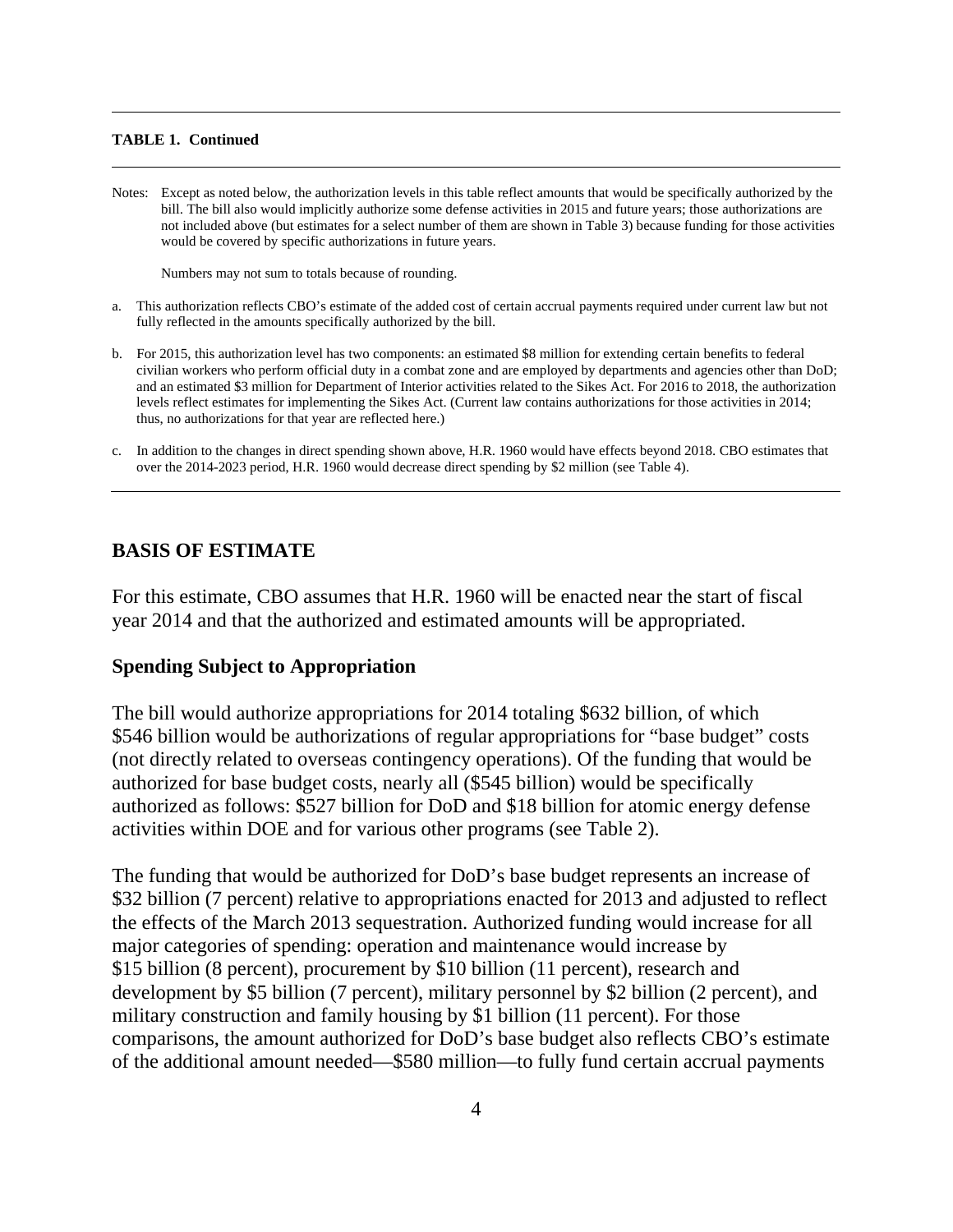required under current law but not fully reflected in the amounts specifically authorized by the bill.

For DOE and other programs, the \$18 billion that would be authorized for 2014 represents a \$2 billion (10 percent) increase over the level appropriated for 2013, adjusted to reflect the March sequestration.

The \$86 billion that would be authorized for 2014 overseas contingency operations represents a \$3 billion (4 percent) increase relative to the post-sequestration amounts for 2013. Authorized levels would increase by \$10 billion (17 percent) for operation and maintenance, but would decrease by \$4 billion (31 percent) and \$2 billion (22 percent) for military personnel and procurement, respectively. Changes in other accounts would be less than \$0.1 billion.

|                                                |         |                  |                  | By Fiscal Year, in Millions of Dollars |                  |               |
|------------------------------------------------|---------|------------------|------------------|----------------------------------------|------------------|---------------|
|                                                | 2014    | 2015             | 2016             | 2017                                   | 2018             | 2014-<br>2018 |
| <b>Authorization of Regular Appropriations</b> |         |                  |                  |                                        |                  |               |
| Department of Defense                          |         |                  |                  |                                        |                  |               |
| Military Personnel <sup>a</sup>                |         |                  |                  |                                        |                  |               |
| <b>Authorization Level</b>                     | 136,896 | $\Omega$         | $\overline{0}$   | $\overline{0}$                         | $\theta$         | 136,896       |
| <b>Estimated Outlays</b>                       | 127,490 | 8,126            | 587              | 38                                     | $\Omega$         | 136,241       |
| <b>Operation and Maintenance</b>               |         |                  |                  |                                        |                  |               |
| <b>Authorization Level</b>                     | 208,558 | $\theta$         | $\boldsymbol{0}$ | $\Omega$                               | $\boldsymbol{0}$ | 208,558       |
| <b>Estimated Outlays</b>                       | 149,151 | 43,309           | 9,453            | 2,402                                  | 823              | 205,138       |
| Procurement                                    |         |                  |                  |                                        |                  |               |
| <b>Authorization Level</b>                     | 100,723 | $\overline{0}$   | $\boldsymbol{0}$ | $\theta$                               | $\theta$         | 100,723       |
| <b>Estimated Outlays</b>                       | 21,261  | 31,245           | 23,853           | 13,405                                 | 5,350            | 95,114        |
| <b>Research and Development</b>                |         |                  |                  |                                        |                  |               |
| <b>Authorization Level</b>                     | 68,079  | $\Omega$         | $\theta$         | $\Omega$                               | $\overline{0}$   | 68,079        |
| <b>Estimated Outlays</b>                       | 33,444  | 24,604           | 5,075            | 2,234                                  | 1,318            | 66,675        |
| Military Construction and Family Housing       |         |                  |                  |                                        |                  |               |
| <b>Authorization Level</b>                     | 10,640  | $\boldsymbol{0}$ | $\boldsymbol{0}$ | $\overline{0}$                         | $\overline{0}$   | 10,640        |
| <b>Estimated Outlays</b>                       | 1,249   | 3,387            | 3,241            | 1,258                                  | 636              | 9,771         |
| <b>Revolving Funds</b>                         |         |                  |                  |                                        |                  |               |
| <b>Authorization Level</b>                     | 2,277   | $\overline{0}$   | $\overline{0}$   | $\boldsymbol{0}$                       | $\overline{0}$   | 2,277         |
| <b>Estimated Outlays</b>                       | 1,853   | 334              | 48               | 27                                     | 10               | 2,272         |

### **TABLE 2. SPECIFIED AUTHORIZATIONS IN H.R. 1960**

(Continued)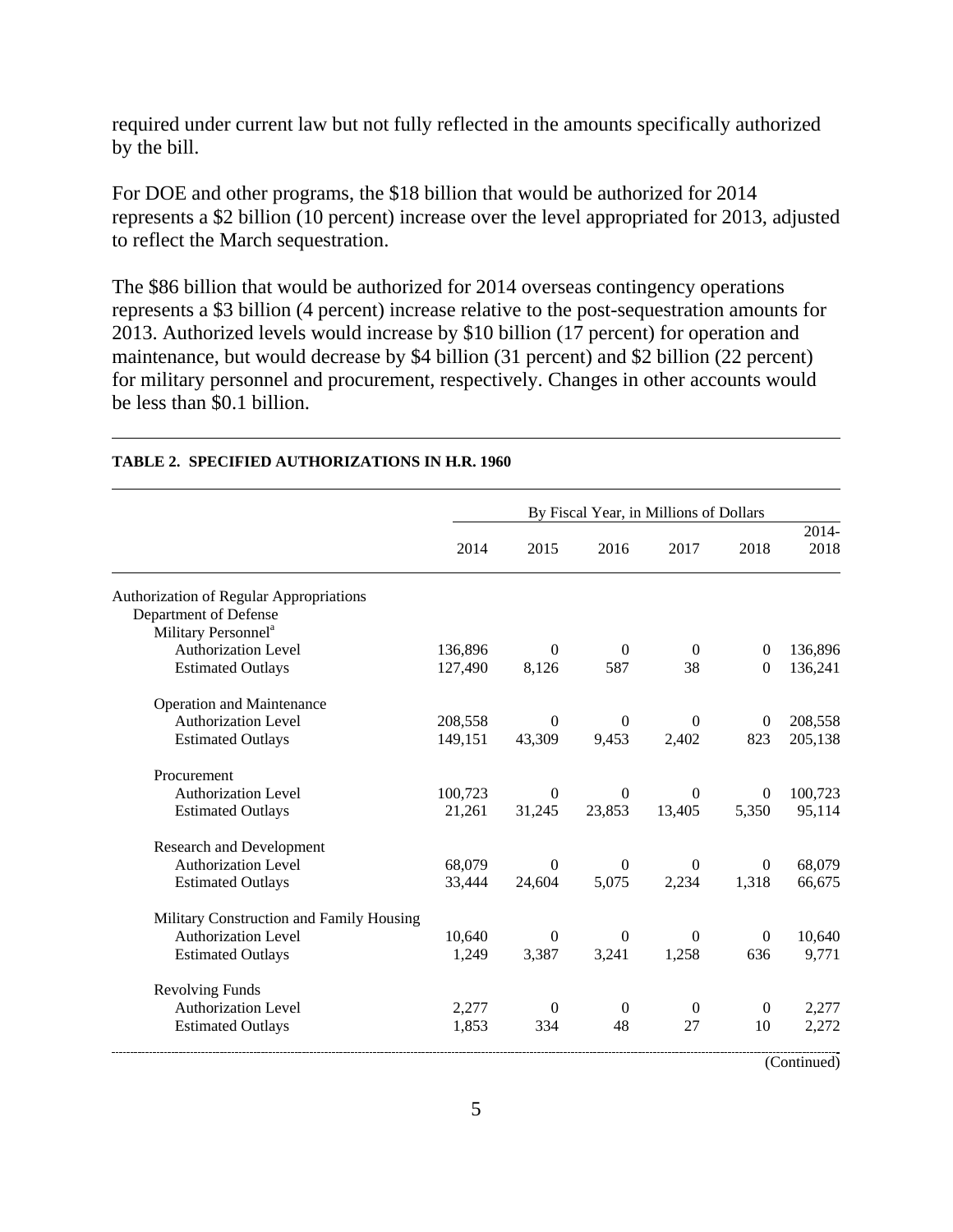#### **TABLE 2. Continued**

|                                                                               |                |                  |                       | By Fiscal Year, in Millions of Dollars |                  |                  |
|-------------------------------------------------------------------------------|----------------|------------------|-----------------------|----------------------------------------|------------------|------------------|
|                                                                               | 2014           | 2015             | 2016                  | 2017                                   | 2018             | 2014-<br>2018    |
| <b>General Transfer Authority</b>                                             |                |                  |                       |                                        |                  |                  |
| <b>Authorization Level</b>                                                    | $\overline{0}$ | $\boldsymbol{0}$ | $\boldsymbol{0}$      | $\boldsymbol{0}$                       | $\boldsymbol{0}$ | $\boldsymbol{0}$ |
| <b>Estimated Outlays</b>                                                      | 175            | $-70$            | $-53$                 | $-35$                                  | $-17$            | $\boldsymbol{0}$ |
| Subtotal, Department of Defense                                               |                |                  |                       |                                        |                  |                  |
| Authorization Level                                                           | 527,173        | $\boldsymbol{0}$ | $\boldsymbol{0}$      | $\theta$                               | $\boldsymbol{0}$ | 527,173          |
| <b>Estimated Outlays</b>                                                      | 334,623        | 110,935          | 42,204                | 19,329                                 | 8,120            | 515,211          |
| <b>Atomic Energy Defense Activities</b>                                       |                |                  |                       |                                        |                  |                  |
| Authorization Level <sup>b</sup>                                              | 17,696         | $\boldsymbol{0}$ | $\boldsymbol{0}$      | $\boldsymbol{0}$                       | $\boldsymbol{0}$ | 17,696           |
| <b>Estimated Outlays</b>                                                      | 11,600         | 5,008            | 1,082                 | $\overline{4}$                         | $\overline{2}$   | 17,696           |
| Other Programs                                                                |                |                  |                       |                                        |                  |                  |
| Authorization Level <sup>c</sup>                                              | 480            | $\boldsymbol{0}$ | $\boldsymbol{0}$      | $\boldsymbol{0}$                       | $\boldsymbol{0}$ | 480              |
| <b>Estimated Outlays</b>                                                      | 390            | 71               | 16                    | 3                                      | $\boldsymbol{0}$ | 480              |
| Subtotal, Authorization of Regular                                            |                |                  |                       |                                        |                  |                  |
| Appropriations                                                                |                |                  |                       |                                        |                  |                  |
| Authorization Level                                                           | 545,349        | $\theta$         | $\boldsymbol{0}$      | 0                                      | $\boldsymbol{0}$ | 545,349          |
| <b>Estimated Outlays</b>                                                      | 346,613        | 116,014          | 43,302                | 19,336                                 | 8,122            | 533,387          |
| Authorization of Appropriations for Overseas<br><b>Contingency Operations</b> |                |                  |                       |                                        |                  |                  |
|                                                                               |                |                  |                       |                                        |                  |                  |
| Military Personnel<br>Authorization Level <sup>a</sup>                        | 9,853          |                  |                       |                                        |                  |                  |
|                                                                               |                | $\boldsymbol{0}$ | $\boldsymbol{0}$<br>5 | $\boldsymbol{0}$<br>$\mathbf{1}$       | $\boldsymbol{0}$ | 9,853            |
| <b>Estimated Outlays</b>                                                      | 9,222          | 602              |                       |                                        | $\boldsymbol{0}$ | 9,830            |
| <b>Operation and Maintenance</b><br><b>Authorization Level</b>                | 68,362         | $\boldsymbol{0}$ | $\boldsymbol{0}$      | $\theta$                               | $\boldsymbol{0}$ | 68,362           |
| <b>Estimated Outlays</b>                                                      | 32,151         | 24,116           | 7,919                 | 2,641                                  | 635              | 67,462           |
|                                                                               |                |                  |                       |                                        |                  |                  |
| Procurement                                                                   |                |                  |                       |                                        |                  |                  |
| Authorization Level                                                           | 7,169          | $\boldsymbol{0}$ | $\boldsymbol{0}$      | $\boldsymbol{0}$                       | $\boldsymbol{0}$ | 7,169            |
| <b>Estimated Outlays</b>                                                      | 1,743          | 2,598            | 1,561                 | 530                                    | 183              | 6,615            |
| <b>Research and Development</b>                                               |                |                  |                       |                                        |                  |                  |
| <b>Authorization Level</b>                                                    | 117            | $\boldsymbol{0}$ | $\boldsymbol{0}$      | $\boldsymbol{0}$                       | $\boldsymbol{0}$ | 117              |
| <b>Estimated Outlays</b>                                                      | 55             | 45               | 10                    | 3                                      | $\mathbf{1}$     | 114              |
| <b>Working Capital Funds</b>                                                  |                |                  |                       |                                        |                  |                  |
| <b>Authorization Level</b>                                                    | 265            | $\boldsymbol{0}$ | $\boldsymbol{0}$      | $\boldsymbol{0}$                       | $\boldsymbol{0}$ | 265              |
| <b>Estimated Outlays</b>                                                      | 99             | 86               | 58                    | 19                                     | 1                | 263              |

(Continued)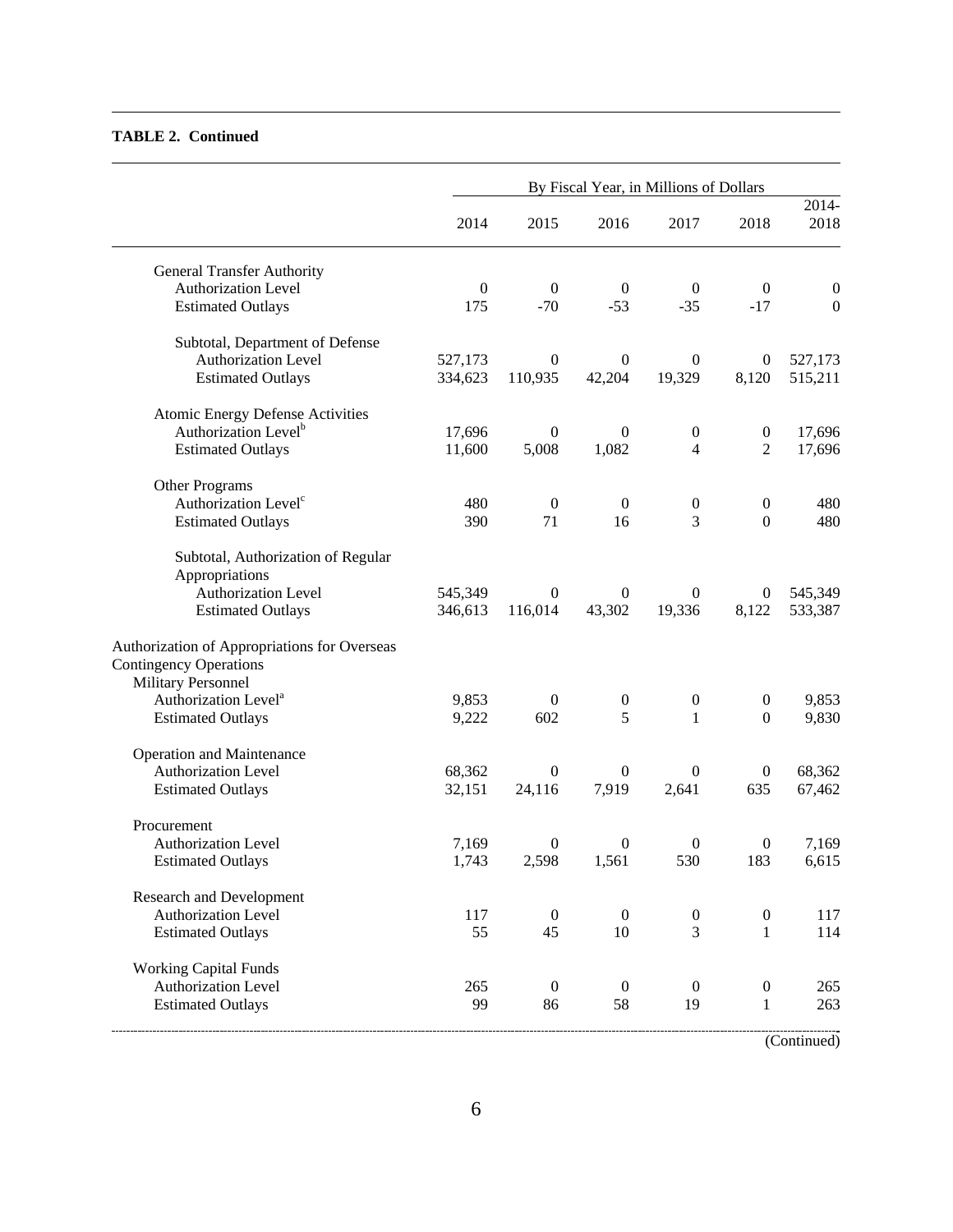#### **TABLE 2. Continued**

|                                           | By Fiscal Year, in Millions of Dollars |          |                |          |          |                  |  |  |  |  |  |
|-------------------------------------------|----------------------------------------|----------|----------------|----------|----------|------------------|--|--|--|--|--|
|                                           | 2014                                   | 2015     | 2016           | 2017     | 2018     | $2014-$<br>2018  |  |  |  |  |  |
| Special Transfer Authority                |                                        |          |                |          |          |                  |  |  |  |  |  |
| <b>Authorization Level</b>                | 0                                      | $\Omega$ | $\overline{0}$ | $\theta$ | $\theta$ | $\boldsymbol{0}$ |  |  |  |  |  |
| <b>Estimated Outlays</b>                  | 75                                     | $-30$    | $-23$          | $-15$    | $-8$     | $\Omega$         |  |  |  |  |  |
| Subtotal, Overseas Contingency Operations |                                        |          |                |          |          |                  |  |  |  |  |  |
| <b>Authorization Level</b>                | 85,766                                 | $\Omega$ | $\overline{0}$ | $\theta$ | $\Omega$ | 85,766           |  |  |  |  |  |
| <b>Estimated Outlays</b>                  | 43.345                                 | 27,417   | 9,531          | 3.179    | 813      | 84,284           |  |  |  |  |  |
| <b>Total Specified Authorizations</b>     |                                        |          |                |          |          |                  |  |  |  |  |  |
| <b>Authorization Level</b>                | 631,115                                | $\Omega$ | $\theta$       | $\theta$ | $\theta$ | 631,115          |  |  |  |  |  |
| <b>Estimated Outlays</b>                  | 389,958                                | 143,431  | 52,833         | 22,515   | 8,935    | 617,671          |  |  |  |  |  |

Notes: This table summarizes the authorizations of appropriations explicitly stated in the bill in specified amounts. Various provisions of the bill also would authorize activities and provide authorities that would result in additional costs in 2015 and in future years. Because the bill would not specifically authorize appropriations to cover those costs, they are not reflected in this table. Rather, Table 3 contains the estimated costs of a select number of those provisions.

Numbers may not sum to totals because of rounding.

- a. The authorizations of appropriations for military personnel (in sections 421 and 1505) include \$6,677 million and \$164 million, respectively, for accrual payments to the Medicare-Eligible Retiree Health Care Fund. CBO estimates, however, that section 421 understates—by \$580 million—the amount required for those payments, thus that amount has been added to the estimated cost of the bill as reflected in Table 1.
- b. This authorization is primarily for atomic energy activities within the Department of Energy.
- c. This authorization is for veterans benefits and services (\$219 million), the Maritime Administration (\$173 million), the Armed Forces Retirement Home (\$68 million), and the Naval Petroleum Reserves (\$20 million). The authorized level reflected in this estimate for the Maritime Administration does not include the amount specified in the bill for payments to shipping companies under the maritime security program because that program is authorized under current law for 2014.

H.R. 1960 also contains provisions that would affect the cost of various discretionary programs in future years. Most of those provisions would change end strength, military compensation and benefits, and acquisition programs using multiyear procurement authorities. The estimated effects of a select number of those provisions are shown in Table 3 and discussed below. The following discussion does not address the timing of outlays from those estimated authorizations. All such spending would be subject to appropriations action consistent with the bill.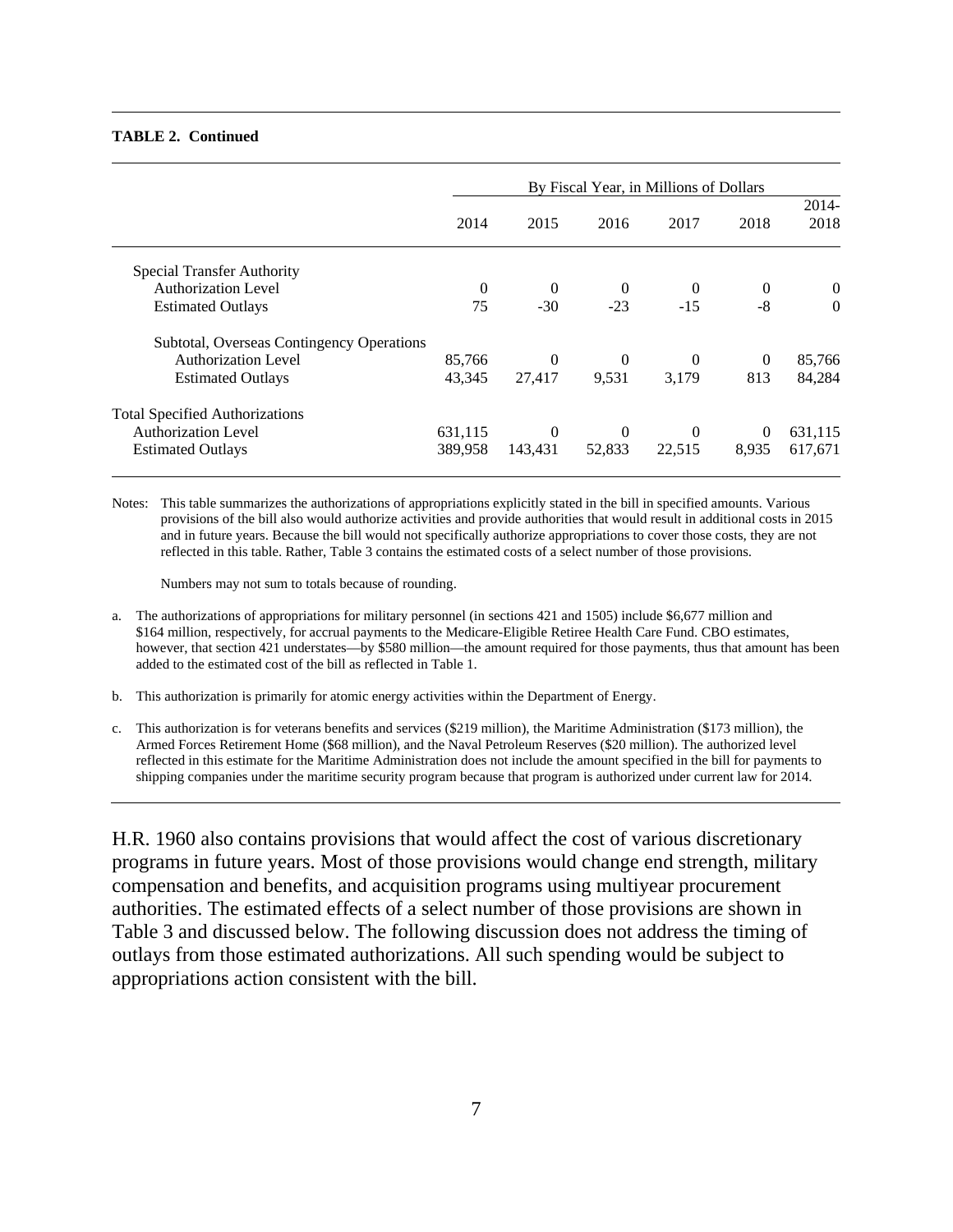**Force Structure.** The bill would affect the force structure of the various military services by setting end-strength levels for 2014 and modifying the minimum end-strength levels authorized in permanent law.

Under title IV, the authorized end strengths in 2014 for active-duty personnel and personnel in the selected reserves would total 1,361,400 and 842,700, respectively. Of those selected reservists, 78,386 would serve on active duty in support of the reserves. In total, active-duty end strength would decrease by 40,160 and selected-reserve end strength would decrease by 8,180 when compared with levels authorized under current law for 2014. The specified end-strength levels for each component of the armed forces are detailed below.

*Active-Duty End Strengths.* Compared with end-strength levels authorized under current law for 2014, section 401 would authorize reductions in active-duty personnel across three of the four services: 32,100 fewer for the Army; 7,100 fewer for the Marine Corps; and 1,860 fewer for the Air Force. In contrast, the Navy would increase strength by 900. CBO estimates that the total net reduction in active-duty personnel of 40,160 servicemembers would decrease costs to DoD by \$24.9 billion over the 2014-2018 period, assuming appropriations are reduced by the same amount. Those decreases reflect reductions in pay and benefits from fewer personnel, as well as reductions in costs for operation and maintenance.

*Selected-Reserve End Strengths.* Sections 411 and 412 would authorize the end strengths for reserve components, including those who serve on active duty in support of the reserves. Under this bill, four of the six reserve components would experience decreases in end strength: 4,000 fewer for the Army National Guard, 3,400 fewer for the Navy Reserve, 300 fewer for the Air National Guard, and 480 fewer for the Air Force Reserve. The other reserve components would see no change to the levels already authorized for 2014. Those numbers include a small net increase (21 reservists) in the number of full-time reservists who serve on active duty in support of the reserves compared with the authorized end-strength levels for 2014. CBO estimates that the net result of implementing those provisions would be a decrease in costs for salaries and expenses for selected reservists of \$1.1 billion over the 2014-2018 period, assuming appropriations are reduced by the same amount.

*Reserve Technicians End Strengths.* Section 413 would authorize the minimum end-strength levels for dual-status military technicians, who are federal civilian personnel required to maintain membership in a selected-reserve component as a condition of their employment. The bill would lower the minimum number of technicians required by 276 relative to the levels currently authorized. CBO estimates that such a reduction would decrease costs for civilian salaries and expenses by \$131 million over the 2014-2018 period.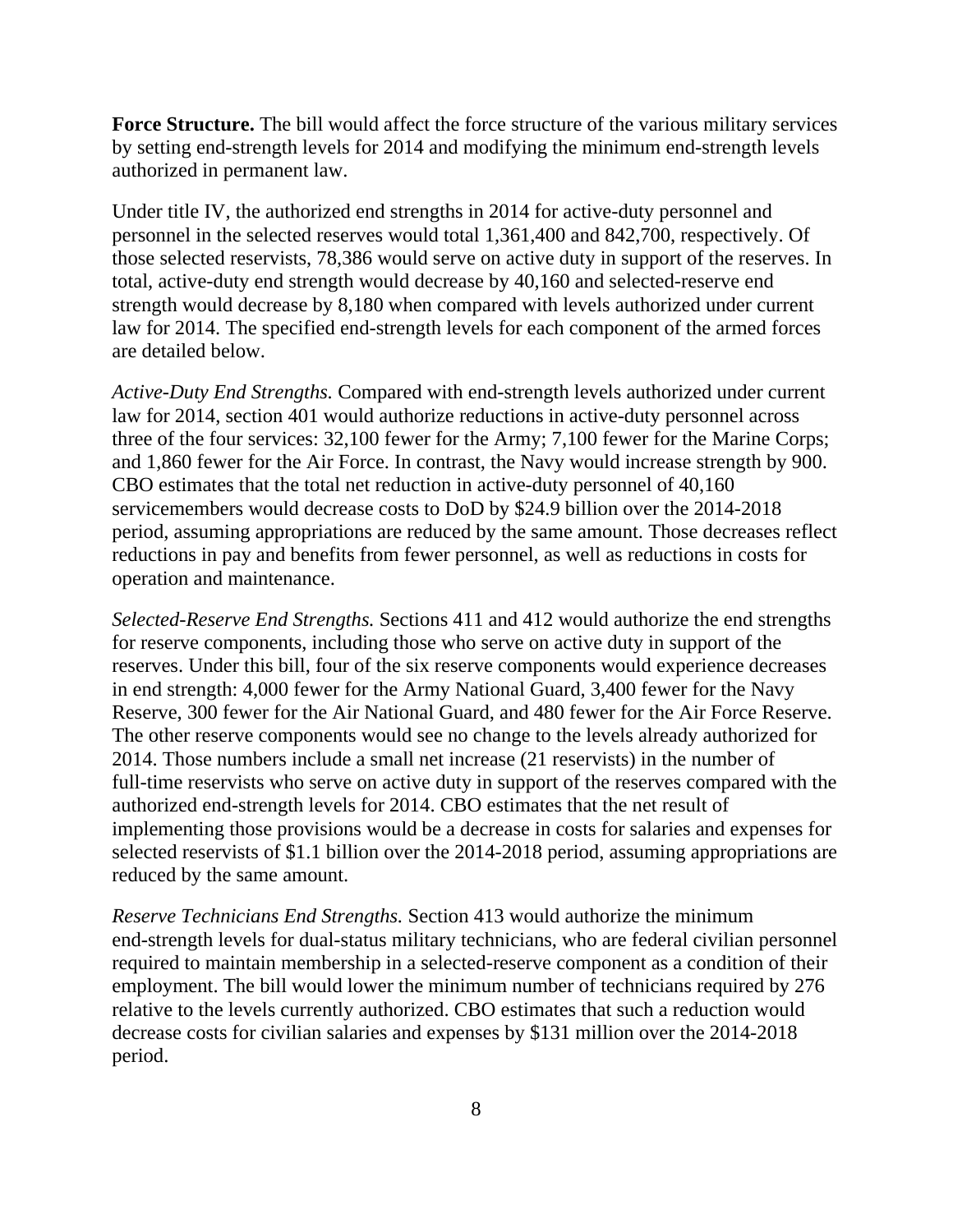|                                                   |                         | By Fiscal Year, in Millions of Dollars |                  |                |          |               |  |  |  |
|---------------------------------------------------|-------------------------|----------------------------------------|------------------|----------------|----------|---------------|--|--|--|
|                                                   | $2014^a$                | 2015                                   | 2016             | 2017           | 2018     | 2014-<br>2018 |  |  |  |
|                                                   | <b>FORCE STRUCTURE</b>  |                                        |                  |                |          |               |  |  |  |
| <b>Active-Duty End Strengths</b>                  | $-3,037$                | $-4,808$                               | $-5,468$         | $-5,712$       | $-5,900$ | $-24,925$     |  |  |  |
| Selected-Reserve End Strengths                    | $-91$                   | $-203$                                 | $-252$           | $-281$         | $-289$   | $-1,116$      |  |  |  |
| <b>Reserve Technicians End Strengths</b>          | $-13$                   | $-28$                                  | $-29$            | $-30$          | $-31$    | $-131$        |  |  |  |
| <b>Active Status for Inactive National Guard</b>  |                         |                                        |                  |                |          |               |  |  |  |
| <b>Members</b>                                    | 8                       | 26                                     | 44               | 64             | 63       | 205           |  |  |  |
| <b>COMPENSATION AND BENEFITS</b>                  |                         |                                        |                  |                |          |               |  |  |  |
| <b>Expiring Bonuses and Allowances</b>            | 935                     | 582                                    | 336              | 293            | 150      | 2,296         |  |  |  |
| <b>TRICARE Prime Service Areas</b>                | 164                     | 154                                    | 146              | 139            | 132      | 735           |  |  |  |
| Civilian Benefits in a Combat Zone,               |                         |                                        |                  |                |          |               |  |  |  |
| Department of Defense <sup>b</sup>                | $\mathbf{0}$            | 72                                     | $\mathbf{0}$     | $\Omega$       | $\Omega$ | 72            |  |  |  |
|                                                   | <b>OTHER PROVISIONS</b> |                                        |                  |                |          |               |  |  |  |
| Multiyear Procurement Contracts                   |                         |                                        |                  |                |          |               |  |  |  |
| C-130J Aircraft Variants                          | 1,594                   | 1,044                                  | 1,815            | 800            | 537      | 5,789         |  |  |  |
| E-2D Aircraft                                     | 965                     | 935                                    | 981              | 1,003          | 699      | 4,582         |  |  |  |
| Ground-based Interceptors                         | 367                     | 364                                    | 375              | 384            | 393      | 1,883         |  |  |  |
| <b>East Coast Missile Defense Site</b>            | 700                     | 700                                    | 700              | 100            | 100      | 2,300         |  |  |  |
| Increased Cost Cap for CVN-78 Aircraft Carrier    | 132                     | 777                                    | $\boldsymbol{0}$ | $\Omega$       | $\theta$ | 909           |  |  |  |
| Repair of Vessels in Foreign Shipyards            | 36                      | 36                                     | 37               | 38             | 39       | 186           |  |  |  |
| <b>Incrementally Funded Construction Projects</b> | 373                     | 195                                    | $\theta$         | $\mathbf{0}$   | $\theta$ | 568           |  |  |  |
| <b>Mental Health Assessments</b>                  | 25                      | 45                                     | 45               | 45             | 50       | 210           |  |  |  |
| Sikes Act, Department of Defense <sup>b</sup>     | $\overline{0}$          | $\overline{2}$                         | $\overline{2}$   | $\overline{2}$ | 2        | 6             |  |  |  |
|                                                   |                         |                                        |                  |                |          |               |  |  |  |

#### **TABLE 3. ESTIMATED AUTHORIZATIONS OF APPROPRIATIONS FOR SELECTED PROVISIONS IN H.R. 1960**

Notes: Amounts shown in this table for 2015 through 2018 are not included in amounts that would be specifically authorized by the bill and would be covered by specific authorizations for defense programs in future years (and therefore are not reflected in Tables 1 and 2).

Figures shown here may not add up to numbers in the text because of rounding.

a. Amounts shown in this table for 2014 are included in amounts specifically authorized to be appropriated by the bill (as reflected in Table 2 and summarized in Table 1).

b. This provision also would increase costs for agencies other than DoD. Those costs are included in Table 1 under "Other Authorizations of Appropriations."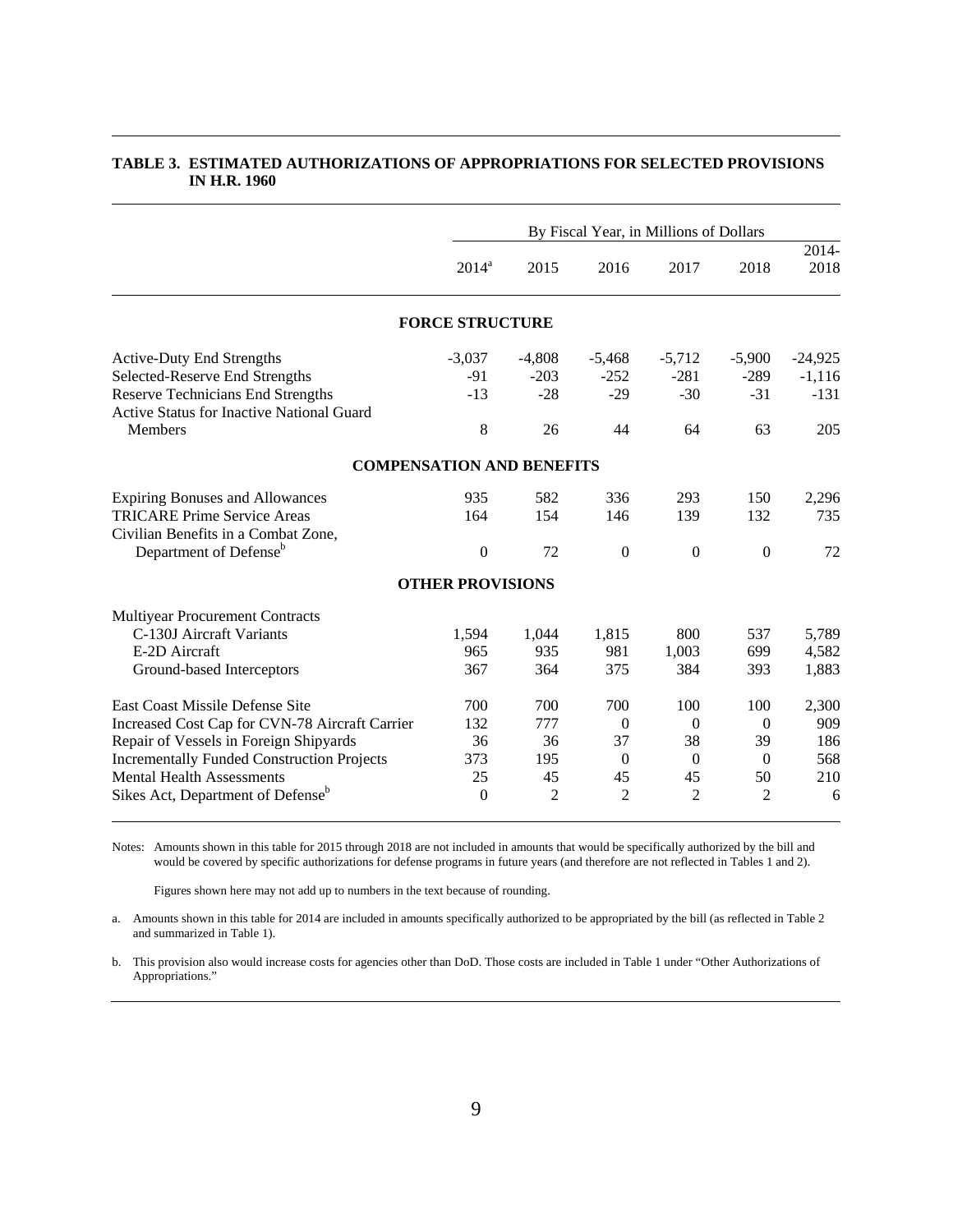*Coast Guard Reserve End Strength.* The bill also would authorize an end-strength level of 9,000 servicemembers in 2014 for the Coast Guard Reserve. Because this authorization is the same as that under current law, CBO does not estimate any change in costs for this provision.

*Active Status for Inactive National Guard Members.* Section 513 would provide temporary authority to create a new active status for certain members of the inactive National Guard (ING). Members transferred to that status would continue to receive their current level of pay and benefits; however, they would no longer count towards the end strength level for Selected Reserve Personnel. The bill would limit the number of guardsmen in the new active status to 4,000 at any time.

Based on information from DoD, CBO expects that the Army National Guard (ARNG) would use this authority to transfer to the new status soldiers who are not eligible to be deployed because they are being evaluated under the Integrated Disability Evaluation System (IDES). As of April of this year, there were a little over 4,000 ARNG members in IDES being evaluated for their injuries or illnesses to determine whether they will return to duty or be discharged.

Based on information from DoD, CBO estimates that the ARNG would implement this authority starting in April of 2014, and that the number of members on the active status list of the ING would grow from about 1,000 members in 2014 to 4,000 by the end of 2017. That number would then decline to zero by December 31, 2018, when the authority would expire. By omitting those members of the ARNG from counting toward Selected Reserve end strength set in section 411 of this bill, and thus making room under the limit to hire additional part-time ARNG members, CBO estimates that this provision would effectively raise the authorized end strength by that same amount. CBO estimates that the resulting increase in ARNG personnel would cost \$205 million over the 2014-2018 period.

**Compensation and Benefits.** H.R. 1960 contains several provisions that would affect compensation and benefits for uniformed personnel and civilian employees of DoD. The bill would specifically authorize regular appropriations of \$137 billion for the costs of military pay and allowances in 2014. For related costs resulting from overseas contingency operations (primarily in Afghanistan), the bill would authorize the appropriation of an additional \$10 billion for 2014.

*Expiring Bonuses and Allowances*. Sections 611 through 616 would extend for another year DoD's authority to enter agreements to pay certain bonuses and allowances to military personnel. The authority to enter into such agreements is currently scheduled to expire on December 31, 2013. Some bonuses are paid in a lump sum, while others are paid in annual or monthly installments over the period of obligated service. Based on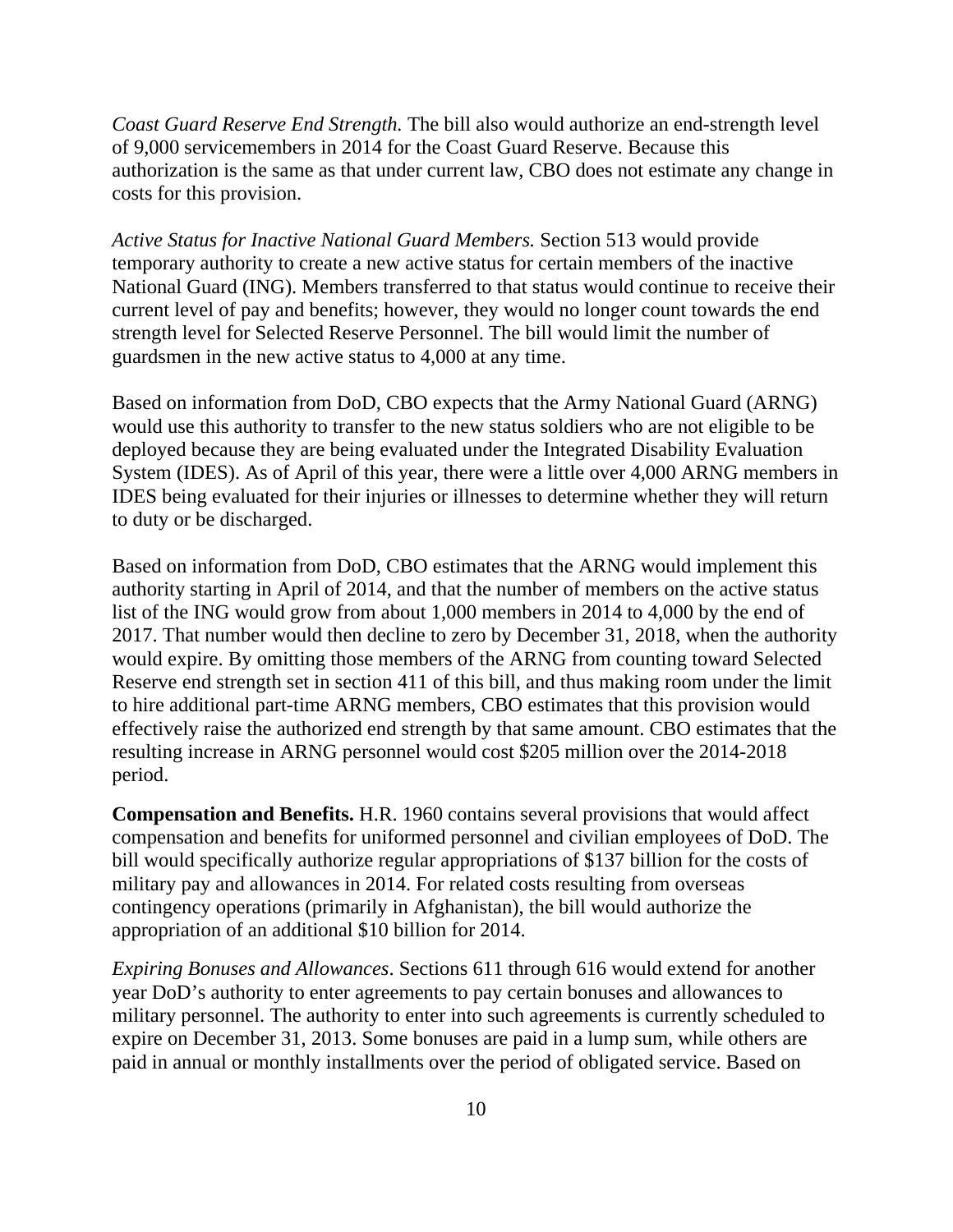DoD's budget submission for fiscal year 2014, CBO estimates that extending that authority for one year would cost \$2.3 billion over the 2014-2018 period.

*TRICARE Prime Service Areas*. At the beginning of fiscal year 2014, several TRICARE Prime Service areas are scheduled to be eliminated. About 170,000 Prime beneficiaries will need to convert to TRICARE Standard, obtain a waiver to use TRICARE Prime providers in a nearby service area, or use some other form of health coverage (such as employer sponsored insurance).<sup>1</sup> Section 711 would require DoD to continue to make the TRICARE Prime benefit available to beneficiaries currently residing in those affected areas. DoD would be allowed to phase-out Prime in those areas as those beneficiaries either move, opt out of Prime, or reach the age of eligibility for TRICARE-for-Life.

Because it has low out-of-pocket costs, TRICARE Prime is typically more expensive to DoD than other health options, including TRICARE Standard; thus, any attempt to maintain or expand enrollment in TRICARE Prime would result in added costs to the government. Based on an analysis of the proximity of the affected Prime service areas to areas unaffected by the new policy, CBO estimates that about a third of the affected beneficiaries will seek the waivers available under current law and travel the added distance to remain in Prime. Therefore, the net cost to the government of health benefits for those people will remain approximately the same. For the other two-thirds of that population, CBO estimates that the requirement to maintain the Prime benefit would result in added costs for the government.

The average annual cost for a Prime beneficiary is about \$5,400. CBO estimates that eliminating Prime would decrease that cost by over 25 percent. That estimate takes into account the lower costs for Standard, as well as the possibility that those beneficiaries would begin using another source of funding—such as employer-sponsored insurance—for part or all of their health care costs. Initially, CBO estimates that enacting section 711 would cost DoD more than \$150 million annually, although costs would decrease over time as the affected beneficiaries drop out of Prime for various reasons. In total, CBO estimates that implementing section 711 would increase the need for appropriations by \$735 million over the 2014-2018 period.

In addition, CBO estimates section 711 would increase mandatory spending for retiree health benefits of the Other Uniformed Services. A discussion of those costs can be found in the "Direct Spending" section of this estimate.

 $\overline{a}$ 

<sup>&</sup>lt;sup>1</sup> The military's health care program, TRICARE, comprises nine health plans that cover uniformed servicemembers, retirees, and their dependents in the United States and abroad. Two of the most commonly used plans are TRICARE Prime—a managed care option, and TRICARE Standard—a fee-for-service option. Medicare-eligible TRICARE beneficiaries use the TRICARE-for-Life benefit, which acts as Medicare wrap-around coverage.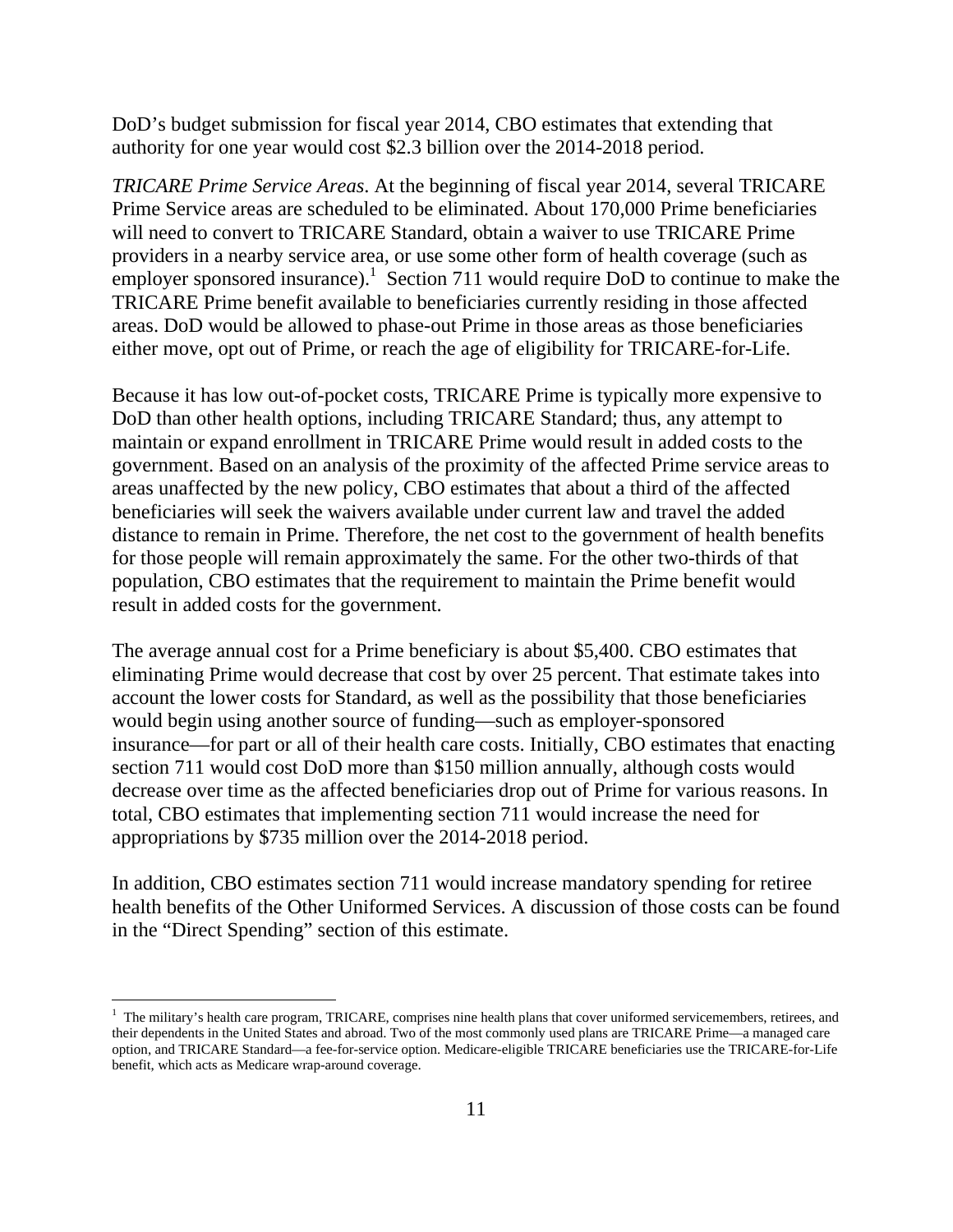*Civilian Benefits in a Combat Zone*. Section 1102 would extend for one year the authority to grant certain benefits to federal civilian employees who perform official duty in a combat zone. Those benefits, which expire under current law on September 30, 2014, include death gratuities, paid leave and travel for one trip home, and up to three leave periods per year for rest and recuperation. Based on information from DoD and the Office of Personnel Management, CBO estimates that about 5,000 civilian employees of DoD and 600 employees of other federal agencies will work in a designated combat zone in 2015 and, under this provision, would receive an average benefit that would cost about \$14,500 a year. Thus, CBO estimates that in 2015, section 1102 would increase the costs of civilian employees of DoD by about \$72 million and of other federal employees by \$8 million.

**Other Provisions**. Various other provisions of H.R. 1960 would increase the cost of discretionary programs over the 2014-2018 period, CBO estimates.

*Multiyear Procurement Contracts.* The bill would authorize the military departments to enter multiyear procurement contracts for four major acquisition programs. Multiyear procurement is a special contracting method authorized in current law (title 10, United States Code, section 2306b) that permits the government to enter into contracts covering acquisitions for more than one year but not more than five years, even though the total funds required for all years are not appropriated at the time the contracts are awarded. Additional legislative authorization is required for multiyear contracts costing more than \$500 million.

Multiyear procurement contracts are used to acquire multiple assets—such as ships, planes, and other weapons—under one agreement. As part of such a contract, the government commits to purchase all items specified at the time the contract is signed, including those to be produced and paid for in subsequent years. Budget authority is provided in advance only for the cost of the items that will be ordered in the upcoming budget year. Because multiyear procurement allows a contractor to plan for more efficient production, such a contract can reduce the cost of an acquisition compared with the cost of buying the items through a series of annual contracts. If such contracts are cancelled before completion, an agency usually has useable assets, albeit fewer than were envisioned under the contract.

Multiyear contracts frequently include provisions that require DoD to pay for unrecovered fixed costs in the event that the contract is canceled before completion. In practice, DoD does not budget for, obtain, or obligate funds sufficient to pay for those contractual commitments at the time they are incurred. Thus, should the contracts be cancelled at the end of the first year, DoD could owe the contractors for unrecovered fixed costs, but the department does not request budget authority for that amount. The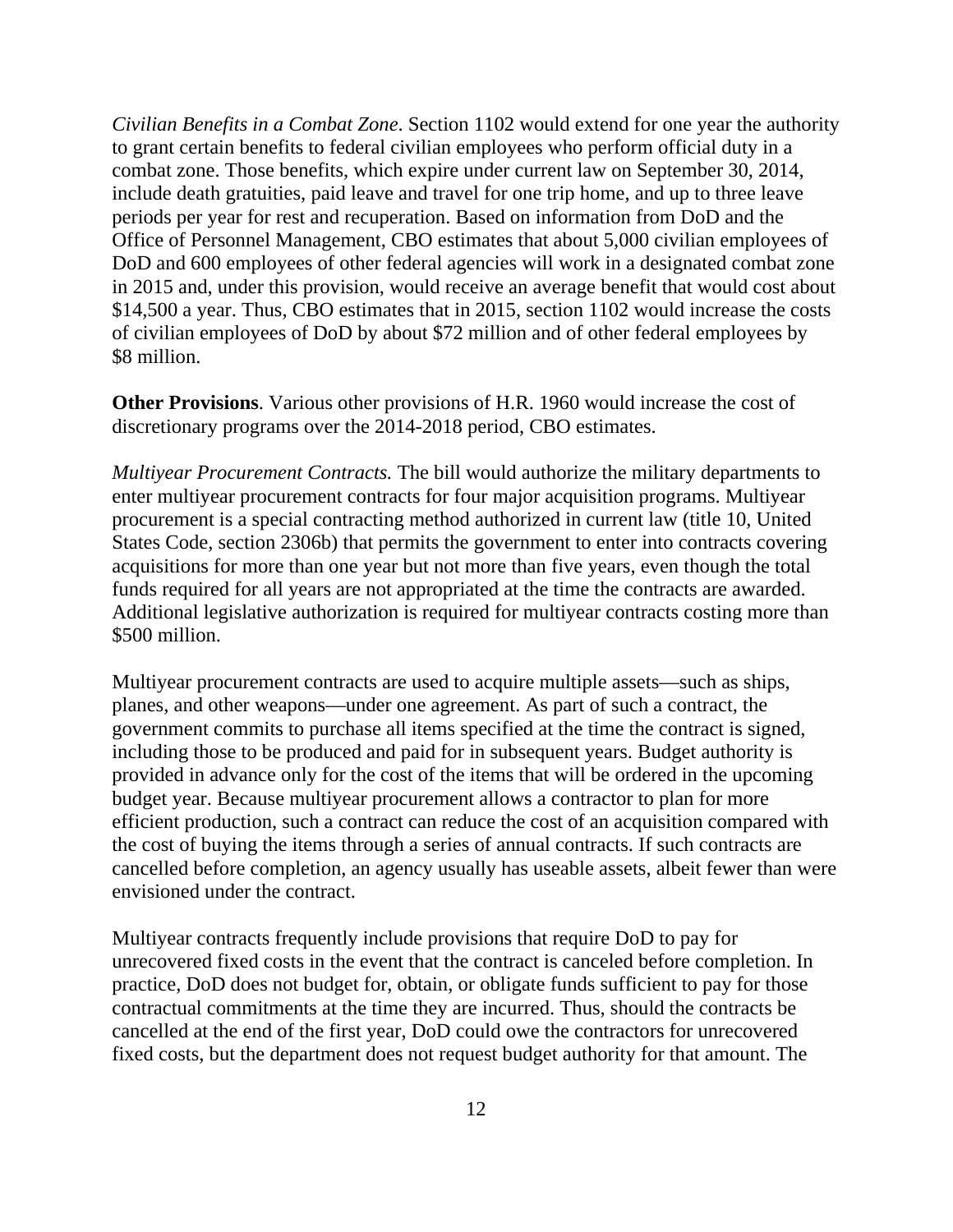amount of cancellation liability declines in subsequent years, as increasing portions of the fixed costs are covered by annual contract payments, falling to zero in the final year of the contract.

CBO believes that the full cost of such liabilities should be recorded in the budget at the time they are incurred. The failure to request funding for cancellation liabilities may distort the resource allocation process by understating the cost of decisions made today and possibly requiring a future Congress to pay for those decisions.

- Section 131 would authorize the Air Force to enter a multiyear contract beginning in fiscal year 2014 to purchase several variants of the C-130J aircraft for the Air Force and the Marine Corps. The C-130 is a medium-sized transport aircraft that performs a broad variety of airlift and support missions. CBO estimates that under such a contract, the Air Force would buy 72 aircraft for its active and reserve component squadrons and seven aircraft for the Marines over the 2014-2018 period at a cost of \$5.8 billion. The services estimate that a single multiyear contract would cost about \$600 million less than five annual contracts.
- Section 121 would authorize the Navy to pursue a multiyear contract beginning in fiscal year 2014 to purchase E-2D Advanced Hawkeye aircraft. The E-2D is an airborne command, control and surveillance aircraft. CBO estimates that the Navy would buy 32 aircraft over the 2014-2018 period at a cost of \$4.6 billion. The service estimates that a single multiyear contract would cost about \$520 million less than five annual contracts.
- Section 141 would authorize the Missile Defense Agency (MDA) to enter into one or more multiyear contracts for the procurement of ground-based interceptors. In addition, the provision would allow MDA to enter into contracts for advance procurement associated with those interceptors. The bill would authorize \$107 million in advance procurement authority in 2014 to purchase long-lead items associated with the interceptors. CBO estimates that the MDA would use the multiyear contract authority to purchase 14 additional interceptors for the Fort Greely site and 20 interceptors for the East Coast Missile site. CBO estimates that those 34 interceptors would require additional appropriations of nearly \$1.9 billion over the 2014-2018 period. An additional \$500 million would be required beyond 2018 to complete the purchase of the 34 interceptors. CBO estimates that purchasing those interceptors under multiple annual contracts would cost about \$300 million more than a multiyear procurement contract.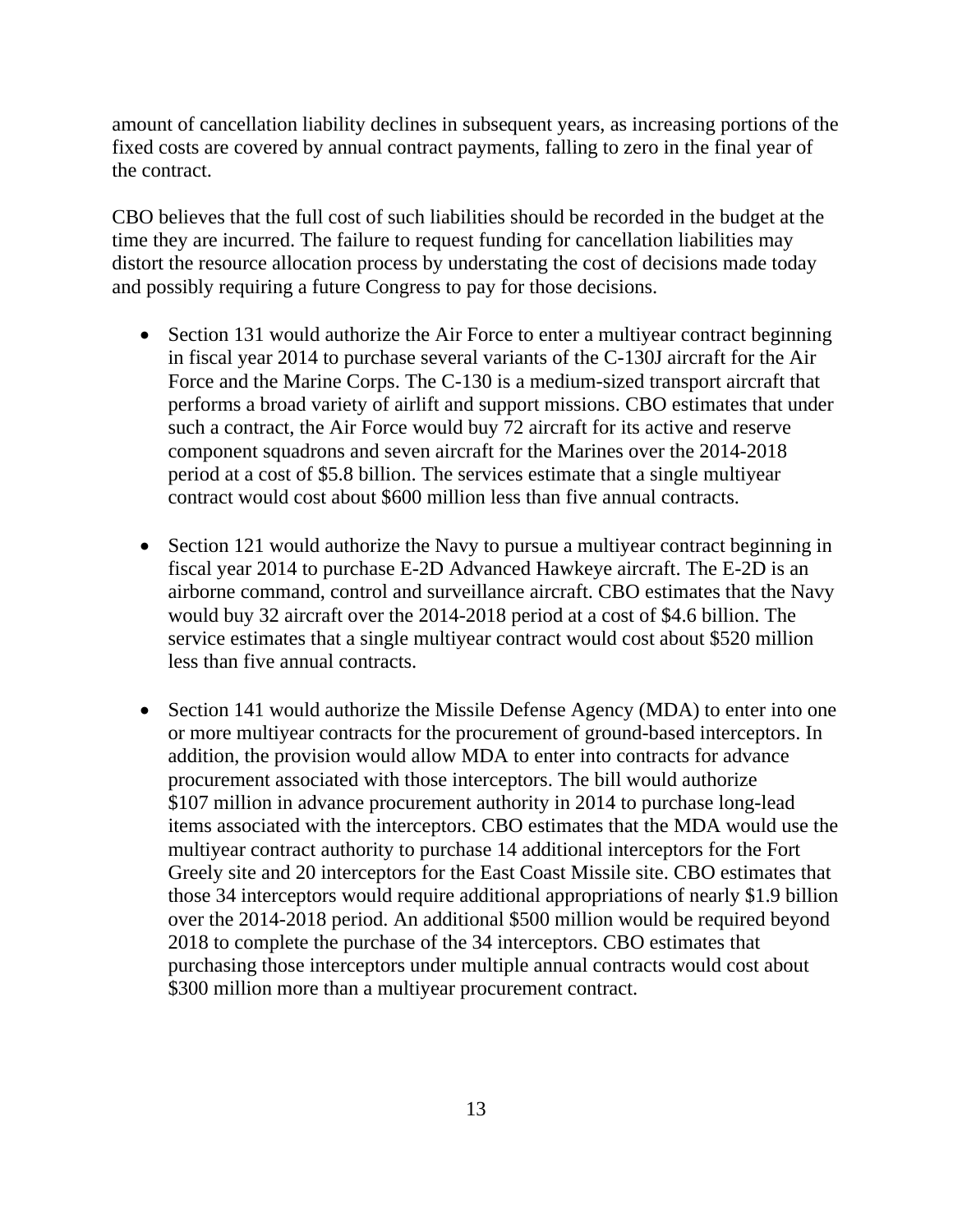• Section 142 would authorize the Department of Defense to enter one or more multiyear contracts over the 2014-2018 period for a variety of medium and heavy tactical vehicles. The services have no plans for such a multiyear contract, but requested \$240 million to purchase 1,057 such vehicles in 2014. CBO has no basis on which to estimate the cost of a multiyear contract for those and additional vehicles in subsequent years.

*East Coast Missile Defense Site.* Section 232 would require that the Secretary of Defense ensure that a missile defense site on the East Coast of the United States is constructed and operational by 2018. Based on information from the Missile Defense Agency, CBO estimates that preparing and operating the site would require appropriations of \$2.3 billion over the 2014-2018 period. That \$2.3 billion amount includes the costs for buying ground equipment (\$1.2 billion), building the facilities and constructing the silos (nearly \$900 million), and operations (\$200 million).

CBO estimates that DoD would purchase 20 ground-based interceptors to deploy to the new East Coast site. The costs of those interceptors are included above under the discussion of the multiyear contract authority provided under section 141.

*Increased Cost Cap for the CVN-78 Aircraft Carrier.* Section 122 of the bill would increase, to \$12.9 billion, the cost cap for acquiring the CVN-78 aircraft carrier, the lead ship of the Ford class of nuclear aircraft carriers. That amount is currently capped at nearly \$11.8 billion. Public Law 109-364 established a cost cap of \$10.5 billion that was later revised to \$11.8 billion in 2010 under the authority of the Secretary of the Navy to make adjustments to the cap for costs incurred primarily because of inflation through fiscal year 2010. Under that same authority, the cap can be further increased to \$12 billion to reflect inflation since 2010. The Congress has appropriated more than \$11.5 billion for the CVN-78 through 2013. CBO expects that DoD will use its current-law authority to increase the cost cap to \$12 billion; thus, we estimate that raising that cap to \$12.9 billion would increase the need for appropriations for constructing the CVN-78 by \$0.9 billion over the 2014-2015 period.

*Repair of Vessels in Foreign Shipyards*. Section 1023 would require all vessels that are part of the Military Sealift Command (MSC) to be treated as though they are assigned to home ports in the United States or Guam. MSC vessels are often stationed overseas for two or more consecutive years. During such deployments, the Navy considers those ships to be forwarded deployed (that is, to not have a home port), allowing maintenance and repair work on those ships to be performed in foreign shipyards. Because they do not have to transit back to the United States during their deployments, those ships have lower fuel costs and are able to spend more time on station. In contrast, ships that are homeported in the United States are required to have all maintenance and repair work performed domestically, except in emergencies.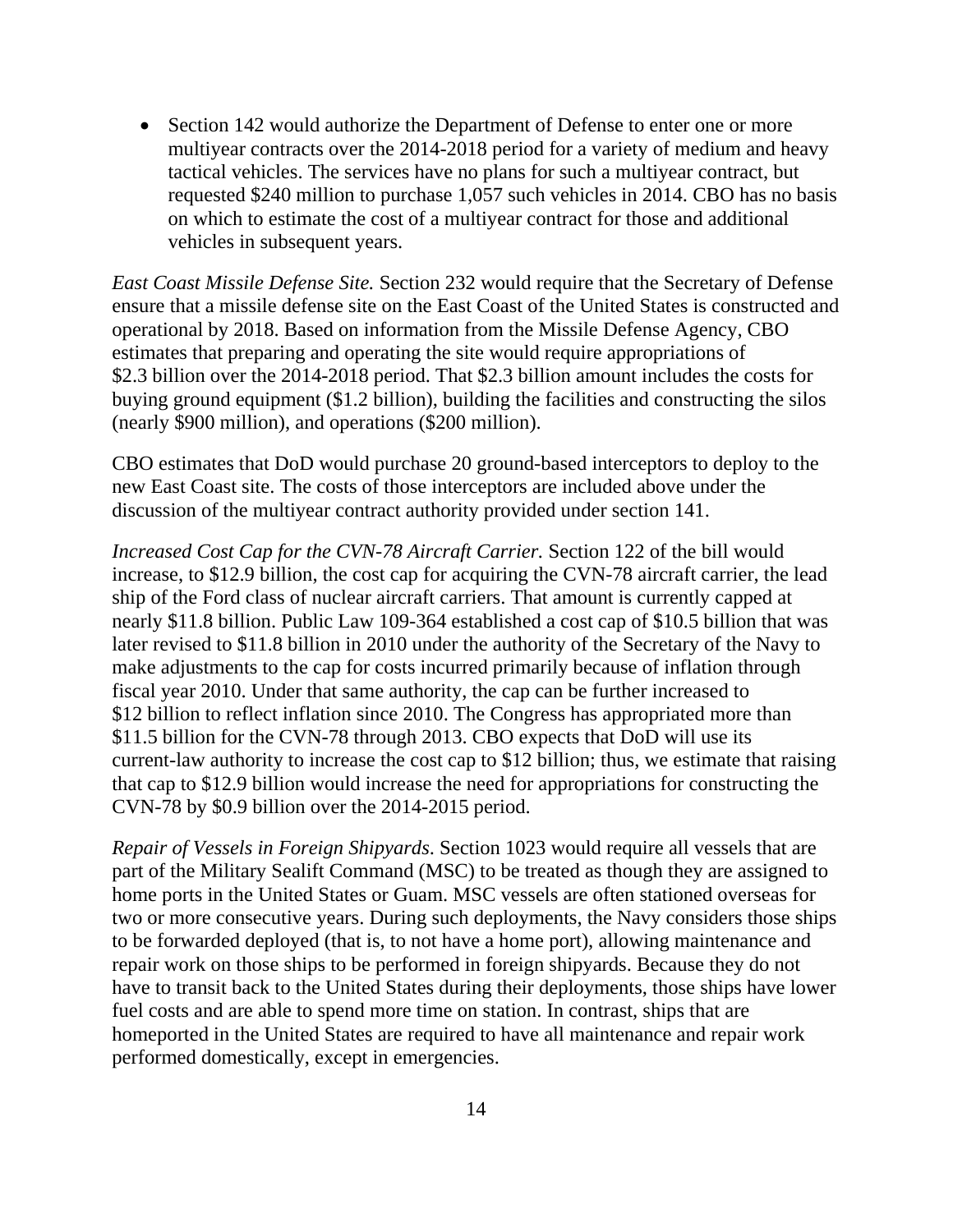Implementing this provision would require all MSC vessels that are stationed overseas to transit back to the United States or Guam for routine repairs. The Navy reports that about 35 ships would be affected by this provision. Based on information from the Navy, trips back to the United States for repairs would increase fuel costs by \$35 million to \$40 million annually, and reduce the time each vessel can spend on station. The Navy estimates that the cost for repairs and maintenance performed domestically would, on average, be higher that the costs charged overseas. However, CBO does not currently have the information needed to estimate that increased cost.

*Incrementally Funded Construction Projects*. Division B would authorize DoD to begin two construction projects while authorizing appropriations for a portion of the cost in advance. The bill would authorize \$373 million for those projects in 2014; an additional \$195 million in authorizations and appropriations would be required in subsequent years to complete those projects. Additionally, the bill would authorize the appropriation of \$1,261 million for subsequent increments of 10 projects that were authorized in prior years.

*Mental Health Assessments*. Two sections would increase the number of mental health assessments administered to military personnel. CBO estimates that the combined cost of those additional assessments would be \$210 million over the 2014-2018 period.

Section 701 would require DoD to administer a mental health assessment to deployed personnel once every six months. Based on current deployment levels, CBO estimates DoD would need to deploy an additional 20 mental health professionals to conduct those assessments. Based on information from DoD, CBO estimates the cost to deploy each of those additional personnel would be about \$150,000 per year. In addition, there would be a cost to DoD to replace those personnel in the continental U.S. (CONUS), so that current mental health caseload demands can be met. CBO estimates DoD would need to pay for an additional 25,000 hours per year of mental health services in CONUS to compensate for the loss of the deployed mental health professionals, at a cost of over \$100 per hour. In total, CBO estimates section 701 would cost about \$5 million per year, or about \$25 million over the 2014-2018 period.

Section 702 would require DoD to administer a person-to-person mental health assessment to all active duty members on a periodic basis. Based on discussions with DoD, CBO believes the department would administer the assessments during a service member's annual health assessment. While certain aspects of mental health are already addressed during the periodic health assessment, it is not clear whether the current approach is sufficient to meet the requirements of section 702. For this estimate, CBO assumes health professionals would need to add an additional 15 minutes per assessment to fully meet the requirements. The total number of personnel requiring mental health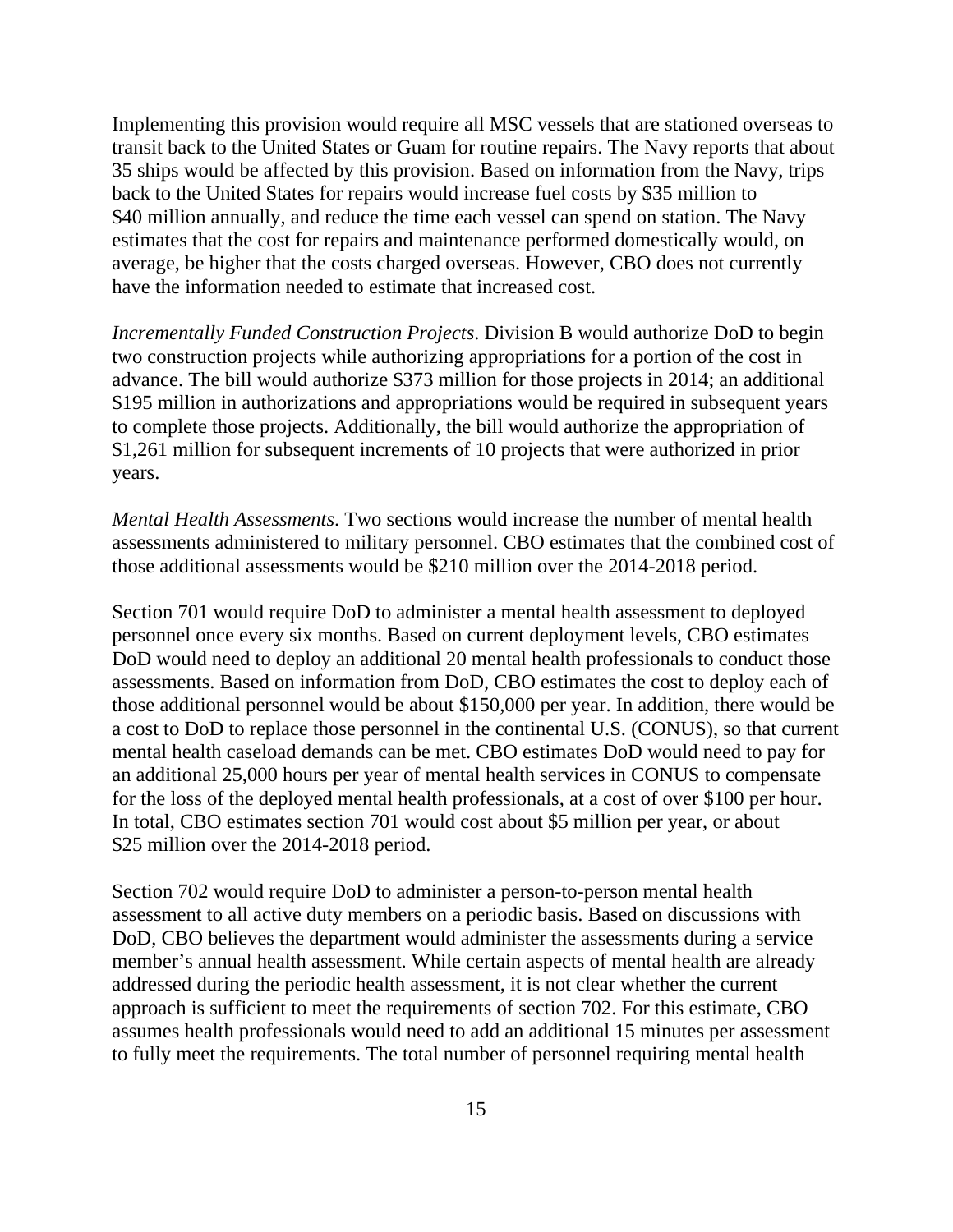assessments each year would be about 1.3 million (excluding deployed personnel and those already receiving pre- and post- deployment mental health assessments). At an additional cost of about \$25 per assessment (the billing rates for health professionals are about \$100 per hour), CBO estimates section 702 would cost \$185 million over the 2014-2018 period.

*Sikes Act*. Section 313 would extend by five years—from 2015 to 2019—authorizations of up to \$4.5 million annually for activities related to the Sikes Act, which promotes cooperation between the Department of Interior (DOI) and DoD in planning and developing fish and wildlife resources on military land. Under current law, the authorizations for those activities will expire in 2014. CBO estimates that through 2018, authorizations in H.R. 1960 for the DOI and DoD would total \$12 million and \$6 million, respectively.

### **Direct Spending and Revenues**

 $\overline{a}$ 

Several provisions in H.R. 1960 would affect direct spending. CBO estimates that those provisions would decrease net direct spending by \$2 million over the 2014-2023 period (see Table 4).

**Retired Pay Inversion**. In 1975, a law was enacted that required DoD to recalculate the annuities of military retirees to take into account any additional cost-of-living adjustments (COLA) that would have occurred had members retired at earlier dates, if they were eligible to do so; this provision is referred to as the Tower Amendment. In instances where an earlier retirement would have resulted in a larger annuity, DoD was directed to recalculate using that earlier date. $^{2}$ 

Subsequently, a new method of computing retired pay was enacted into law. The new method (known as "High-36 Average") applies to all personnel who entered the service after 1980. DoD believed that the Tower Amendment did not apply to that new provision of law. However, a recent audit concluded that the Tower Amendment does apply to those who retire using the High-36 Average method of computation and that a number of those retirees stand to benefit from its application. DoD believes they are now required to make retroactive retirement payments back to the year 2000 (the year in which retirees started receiving annuities under the High-36 plan), and that they will also have to

<sup>&</sup>lt;sup>2</sup> For military personnel who entered service prior to 1981, retirement pay is based on their final annual pay at the time they retired. In certain instances, it would have been more advantageous, from a financial perspective, if the member had retired at an earlier date. For example, assume the member retired in the month of October after exactly 20 years of service. If the member's initial annuity was \$1,000 per month and his first COLA was 3 percent, his retired pay the following January would have been \$1,030. However, if the member waited until that January to initially retire and in the intervening three months received a pay raise of 1.5 percent, the member's initial retired pay in January (including the impact of the additional three months of service) would have only been \$1,028. The member would have been better off retiring the previous October.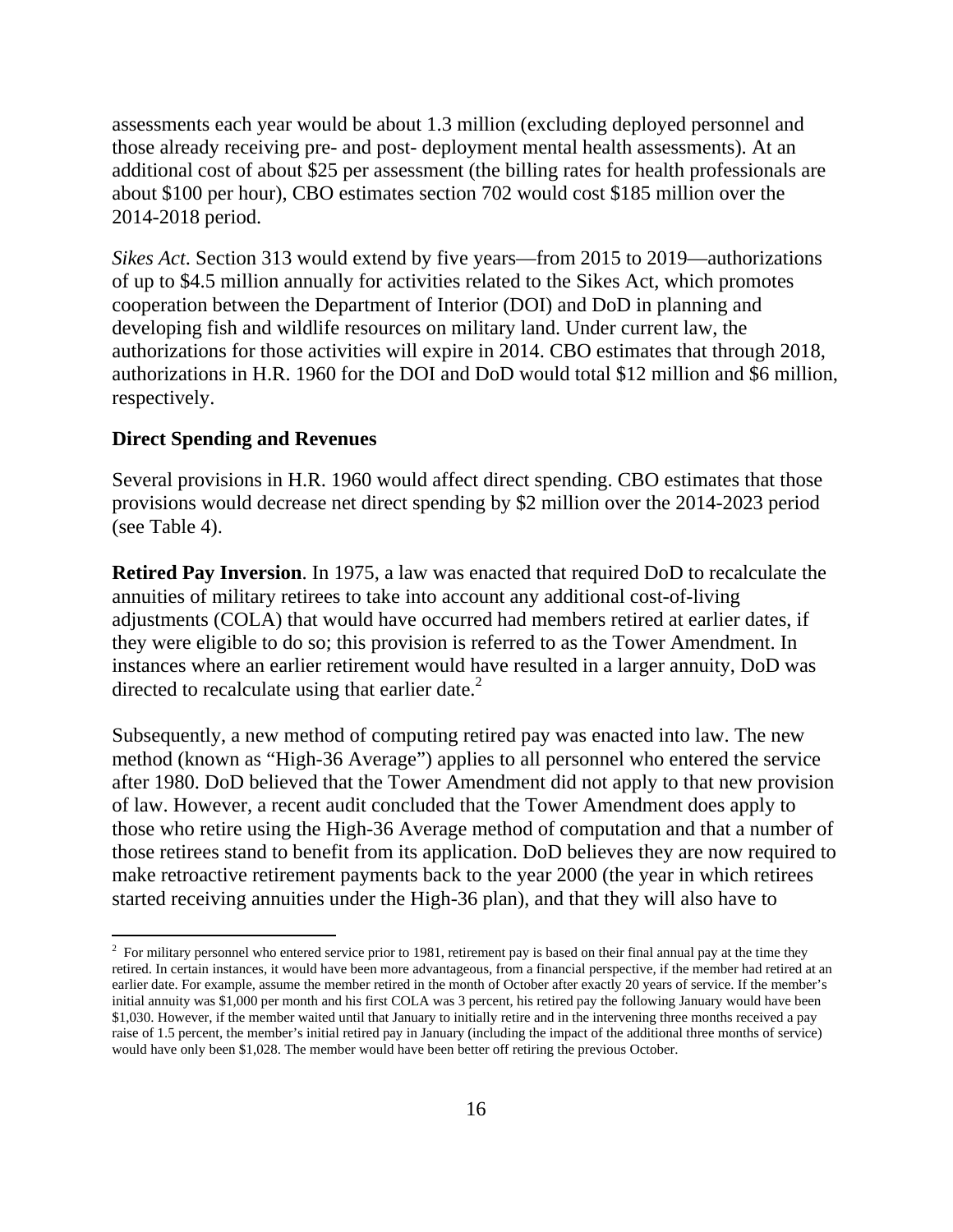recalculate payments to future retirees to determine if those payments should be increased. Section 622 would prevent most of those higher payments from taking place, by specifying that the Tower Amendment applies to High-36 retirees only in very limited circumstances.

Based on an analysis of DoD retirement statistics and COLAs published by the Defense Finance and Accounting Service (DFAS), CBO estimates that about 370,000 former members have retired using the High-36 Average method of computation since 2000, and that, under current law, about 15 percent of those will benefit from application of the Tower Amendment. Of those who will benefit, CBO estimates the average retroactive payment should be about \$1,000 per person, or almost \$60 million in total. Section 622 would prevent those retroactive payments from being made.

|                                                         |                          |                |                |                |                  |                  | By Fiscal Year, in Millions of Dollars |                  |                |                |                  |                  |
|---------------------------------------------------------|--------------------------|----------------|----------------|----------------|------------------|------------------|----------------------------------------|------------------|----------------|----------------|------------------|------------------|
|                                                         |                          |                |                |                |                  |                  |                                        |                  |                |                | 2014-            | 2014-            |
|                                                         | 2014                     |                |                |                |                  |                  | 2015 2016 2017 2018 2019 2020          |                  | 2021 2022      | 2023           | 2018             | 2023             |
| Retired Pay Inversion                                   |                          |                |                |                |                  |                  |                                        |                  |                |                |                  |                  |
| <b>Estimated Budget Authority</b>                       | $-38$                    | -49            | $-12$          | $-13$          | $-14$            | $-15$            | $-16$                                  | $-17$            | $-18$          | $-20$          | $-126$           | $-212$           |
| <b>Estimated Outlays</b>                                | $-38$                    | $-49$          | $-12$          | $-13$          | $-14$            | $-15$            | $-16$                                  | $-17$            | $-18$          | $-20$          | $-126$           | $-212$           |
| Special Immigrant Visas for Iraqi<br>and Afghan Allies  |                          |                |                |                |                  |                  |                                        |                  |                |                |                  |                  |
| <b>Estimated Budget Authority</b>                       | 2                        | 5              | 10             | 10             | 15               | 15               | 15                                     | 15               | 15             | 15             | 42               | 117              |
| Estimated                                               | $\overline{2}$           | 5              | 10             | 10             | 15               | 15               | 15                                     | 15               | 15             | 15             | 42               | 117              |
| <b>TRICARE Prime Service Areas</b>                      |                          |                |                |                |                  |                  |                                        |                  |                |                |                  |                  |
| <b>Estimated Budget Authority</b>                       | 4                        | 4              | 4              | $\frac{3}{3}$  | $\frac{3}{3}$    | $\frac{3}{3}$    | $\frac{3}{3}$                          | $\frac{3}{3}$    | $\frac{3}{3}$  | 3              | 18               | 33               |
| <b>Estimated Outlays</b>                                | $\overline{4}$           | $\overline{4}$ | $\overline{4}$ |                |                  |                  |                                        |                  |                | $\overline{3}$ | 18               | 33               |
| Servicemember Qualification for<br>Mortgage Refinancing |                          |                |                |                |                  |                  |                                        |                  |                |                |                  |                  |
| <b>Estimated Budget Authority</b>                       | 4                        | $\frac{3}{3}$  | $\frac{2}{2}$  |                | $\mathbf{1}$     | $\mathbf{1}$     | $\mathbf{1}$                           | $\frac{2}{2}$    | $\frac{2}{2}$  | $\frac{2}{2}$  | 11               | 19               |
| <b>Estimated Outlays</b>                                | $\overline{\mathcal{A}}$ |                |                | $\frac{1}{1}$  | $\mathbf{1}$     | $\mathbf{1}$     | $\overline{1}$                         |                  |                |                | 11               | 19               |
| National Defense Stockpile                              |                          |                |                |                |                  |                  |                                        |                  |                |                |                  |                  |
| <b>Estimated Budget Authority</b>                       | $\boldsymbol{0}$         | $\overline{0}$ | $\theta$       | $\overline{0}$ | $\boldsymbol{0}$ | $\boldsymbol{0}$ | $\boldsymbol{0}$                       | $\boldsymbol{0}$ | $\mathbf{0}$   | $\overline{0}$ | $\boldsymbol{0}$ | $\boldsymbol{0}$ |
| <b>Estimated Outlays</b>                                | $\mathfrak{D}$           | 10             | 10             | 10             | 5                | $\overline{4}$   | $\overline{0}$                         | $\Omega$         | $\Omega$       | $\Omega$       | 37               | 41               |
| Total Changes in Direct<br>Spending                     |                          |                |                |                |                  |                  |                                        |                  |                |                |                  |                  |
| <b>Estimated Budget Authority</b>                       | $-28$                    | $-37$          | 4              | 1              | 5                | 4                | $\mathfrak{Z}$                         | 3                | 2              | $\overline{0}$ | $-55$            | $-43$            |
| <b>Estimated Outlays</b>                                | $-26$                    | $-27$          | 14             | 11             | 10               | 8                | $\overline{3}$                         | 3                | $\overline{2}$ | $\Omega$       | $-18$            | $-2$             |

#### **TABLE 4. ESTIMATED IMPACT OF H.R. 1960 ON DIRECT SPENDING**

Note: H.R. 1960 also would affect revenues. However, CBO estimates that effect would be insignificant.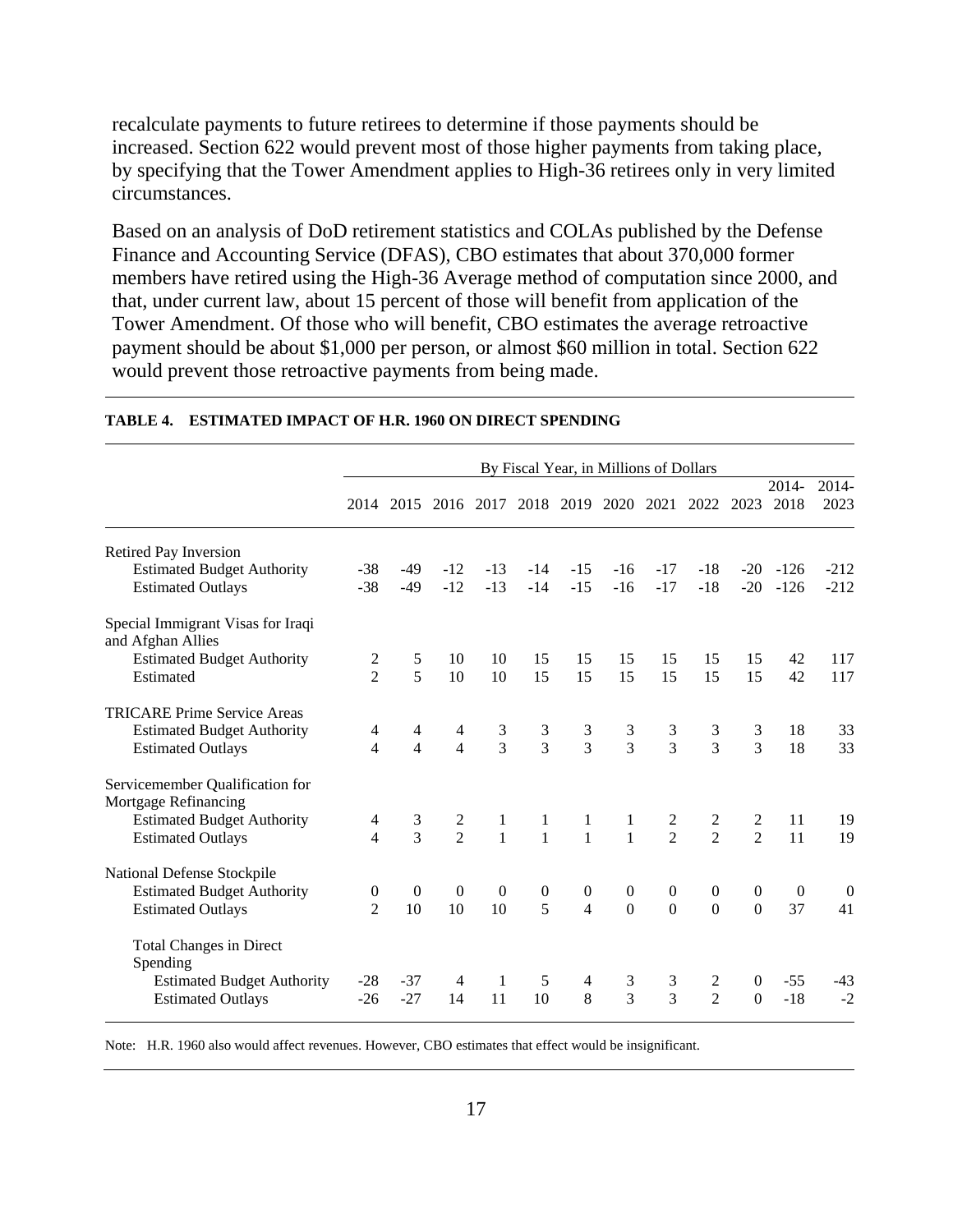In addition, CBO estimates section 622 would reduce future payments by more than \$10 million annually over the next 10 years. That amount includes both the added payments to current retirees (which would average about \$200 a year each), as well as increased payments for those who will retire during that period and stand to benefit from application of the Tower Amendment. In total, CBO estimates that enacting section 622 would reduce spending from the Military Retirement Fund by \$212 million over the 2014-2023 period.

**Special Immigrant Visas for Iraqi and Afghan Allies.** Section 1216 would amend the Afghan Allies Protection Act of 2009 (8 U.S.C. 1101 note) to extend by four years (through the end of fiscal year 2018) the period during which special immigrant visas can be provided to certain Afghans. Eligible immigrants under that provision are Afghans who were employed by the United States Government at some point since 2001 and are experiencing an ongoing serious threat as a consequence.

The provision also would make available to those individuals 435 additional visas in each year from 2014 to 2018; their spouses and children would not count against that number. Because those special immigrants (including their spouses and children) are eligible for public benefits to the same extent as refugees, they could receive subsidies through health insurance exchanges, Medicaid benefits, nutrition benefits, and Supplemental Security Income, if otherwise eligible, upon arrival in the United States. CBO estimates that direct spending for those benefits would increase by \$117 million over the 2014-2023 period.

**TRICARE Prime Service Areas**. At the beginning of fiscal year 2014, several TRICARE Prime Service areas are scheduled to be eliminated. Section 711 would require DoD to continue to make the TRICARE Prime benefit available to beneficiaries currently residing in those areas. Most of the 170,000 affected beneficiaries are retirees of the Army, Navy, Air Force, and Marine Corps, and their dependents. Health benefits for those personnel are paid by the Defense Health Program, which is subject to annual appropriations. However, about 2.5 percent of the population are retirees and dependents of retirees of the Coast Guard, National Oceanic and Atmospheric Administration, and the Uniformed Corps of the Public Health Service. Health benefits for those beneficiaries are paid from mandatory appropriations. Based on information from DoD, CBO estimates section 711 would increase direct spending for those beneficiaries by \$33 million over the 2014-2023 period.

For a more complete overview of section 711, as well as additional details about CBO's estimating methodology, see the related discussion in the "Spending Subject to Appropriation" section of this estimate.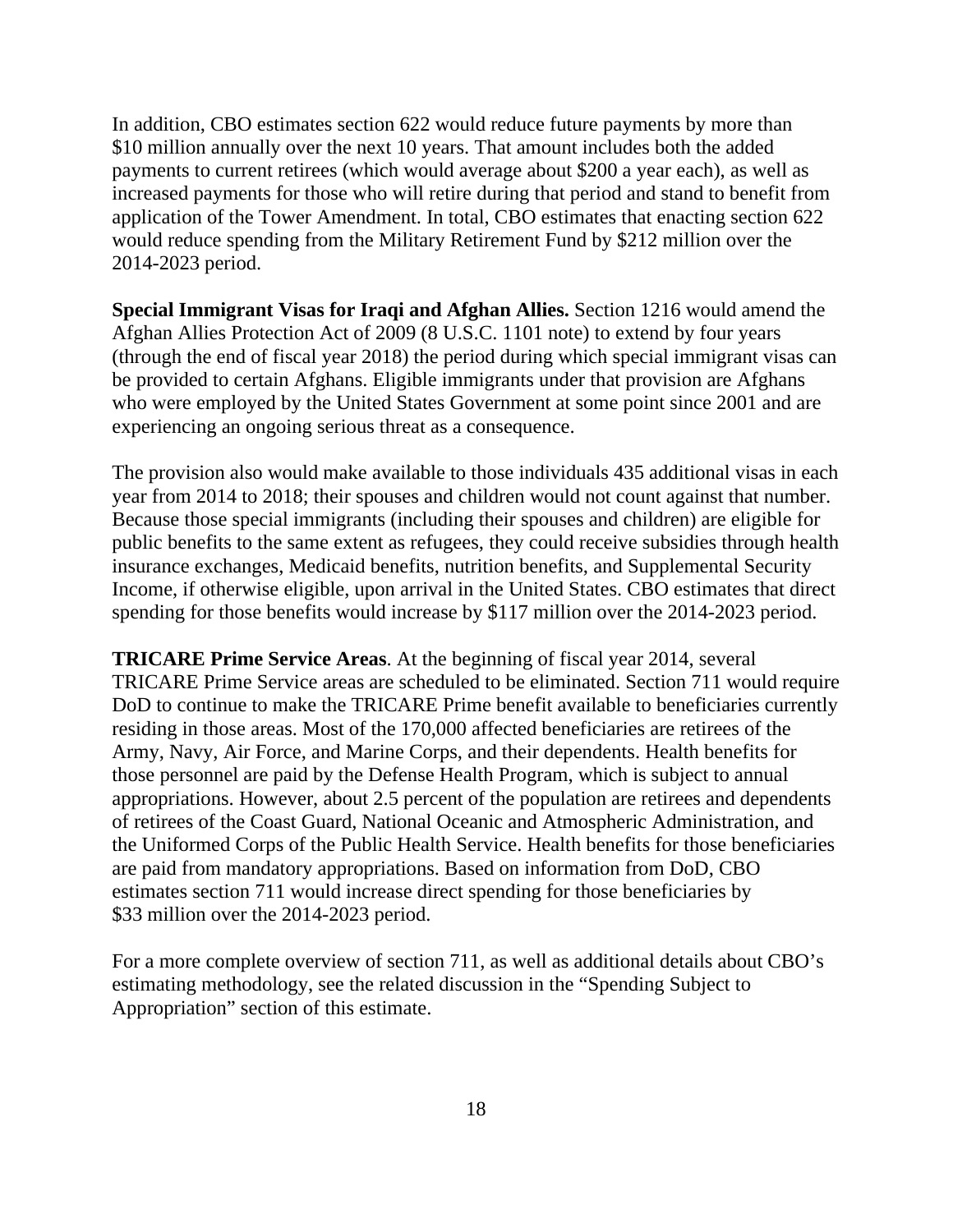**Servicemember Qualification for Mortgage Refinancing**. Section 553 would make it easier for certain service members to refinance mortgages on homes that they do not occupy. Under current law, borrowers must occupy a home to be eligible for a guarantee from the Department of Veterans Affairs (VA) on cash-out refinancing loans. Further, private-sector lenders generally charge higher interest rates for loans on homes that are not occupied by the borrower, which discourages some of those borrowers from refinancing. Section 533 would require service members to be treated as if they occupied the home when they refinance, if they left the home because of change-of-station or deployment orders. As a result, some additional borrowers would qualify for cash-out refinancing loans that are guaranteed by VA. Others would choose to refinance loans that they would otherwise not have because they would receive lower interest rates; some of those loans also would be guaranteed by VA.

VA guarantees lenders a payment of up to 25 percent of the outstanding loan balance (subject to some limitations on the original loan amount) in the event that the veteran defaults. Such guarantees enable veterans to get better loan terms such as lower interest rates or smaller down payments. The subsidy costs of VA loan guarantees are paid from mandatory appropriations.<sup>3</sup> Guaranteeing additional loans would increase subsidy outlays. Based on the annual number of loan guarantees that VA currently provides for servicemembers, CBO expects that over the next 10 years, VA would guarantee an additional 10,000 loans under this provision. Those guarantees would increase direct spending by \$19 million over the 2014-2023 period, CBO estimates.

**National Defense Stockpile.** Section 1411 would modify the purchasing authority for the National Defense Stockpile by authorizing the recovery of strategic and critical materials embedded in excess components owned by the U.S. military or other federal agencies before those components are sold for scrap.

Section 1412 would allow the Stockpile Manager to spend up to \$41 million from the National Defense Stockpile Transaction Fund to purchase six new materials over the 2014-2019 period. All of those materials have been identified as necessary to meet military needs. Based on information from DoD, CBO estimates that enacting sections 1411 and 1412 would increase direct spending by \$41 million over the 2014-2019 period.

 $\overline{a}$ 

 $3$  Under the Federal Credit Reform Act of 1990, the subsidy cost of a loan guarantee is the net present value of estimated payments by the government to cover defaults and delinquencies, interest subsidies, and other expenses, offset by any payments to the government, including origination fees, other fees, penalties, and recoveries on defaulted loans. Such subsidy costs are calculated by discounting those expected cash flows using the rate on Treasury securities of comparable maturity. The resulting estimated subsidy costs are recorded in the budget when the loans are disbursed.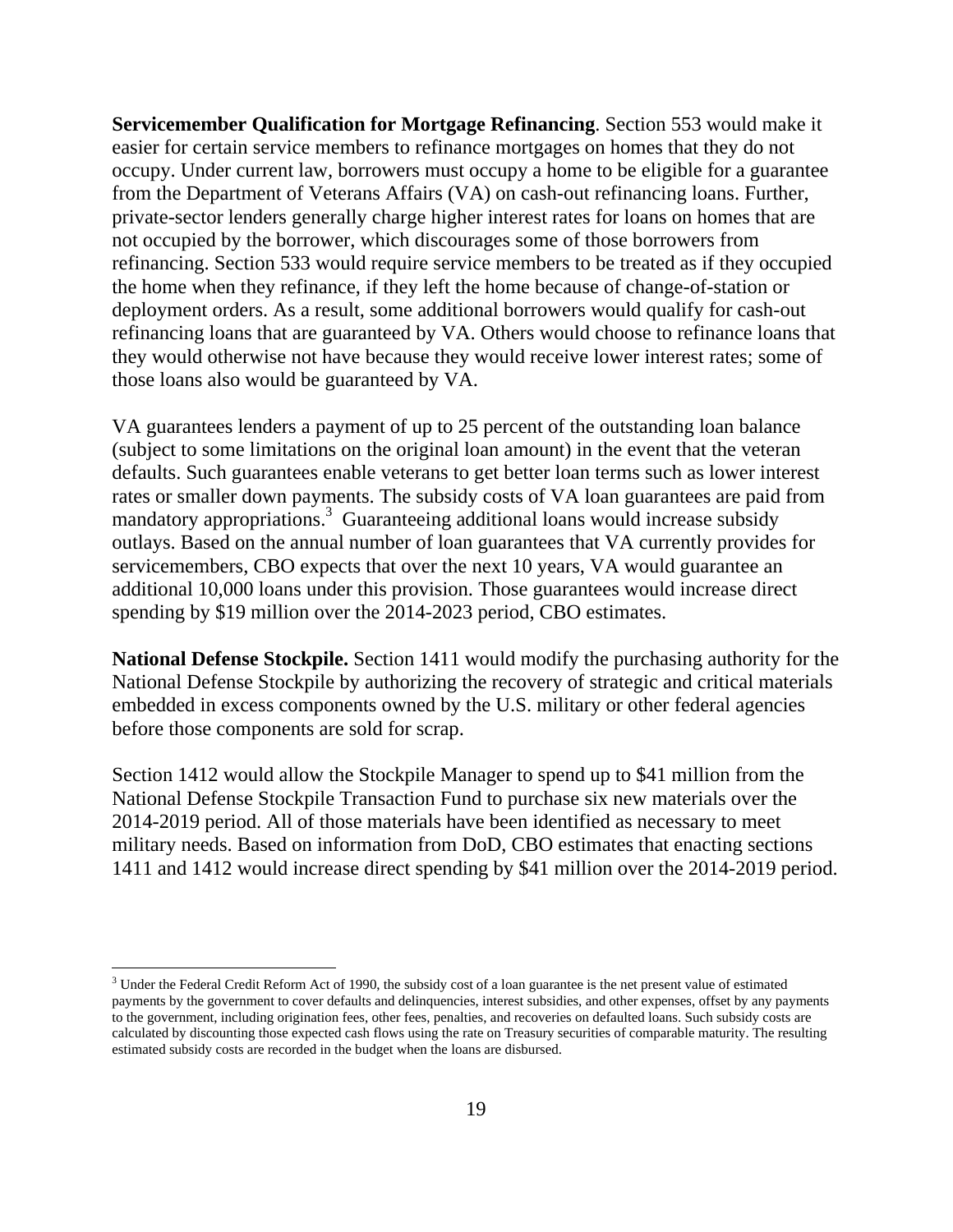**Other Provisions.** Other provisions in the bill would have insignificant effects on direct spending or revenues, generally because few people would be affected, or because the net budgetary impact would be small.

- Section 512 would modify rules related to the selective early retirement of reserve personnel. In certain circumstances, those changes might affect the number of former reserve members drawing retired pay in a given year.
- Section 527 would enhance protections for military whistleblowers from acts of reprisal and also would require that the service records of victims of reprisal action be corrected. CBO estimates that correcting those records would result in some individuals receiving retroactive payments, benefits, or awards that were improperly denied.
- Section 528 would allow certain requirements for medical examinations to apply to proceedings conducted under the Uniform Code of Military Justice. CBO estimates that under that provision some servicemembers would receive a higher characterization of discharge and, therefore, become eligible for certain benefits administered by VA.
- Section 585 would award the Purple Heart to servicemembers who were killed or wounded in the attacks at a recruiting station in Little Rock, Arkansas, on June 1, 2009, and at Fort Hood, Texas, on November 5, 2009. Receipt of the Purple Heart is directly tied to eligibility for Combat-Related Special Compensation (CRSC), which is a mandatory benefit. CBO estimates that some of those servicemembers who would receive the Purple Heart under this provision would as a result earn CRSC. In addition, members of the Armed Forces or civilian employees of DoD who were killed or wounded in those attacks would be deemed to have been killed or wounded in a combat zone or while serving with the Armed Forces in a contingency operation. Awarding that status would provide eligibility for certain benefits that would increase direct spending and decrease revenues.
- Section 592 would allow the Army to enter into contracts with private entities to provide certain services at Arlington National Cemetery, such as transportation. Some of those contracts could include third-party financing of capital assets that, in CBO's judgment, should be recorded up front in the federal budget.
- Section 594 would establish a Commission on Service to the Nation and allow the Commission to collect and spend gifts, bequests, and devises of services or property.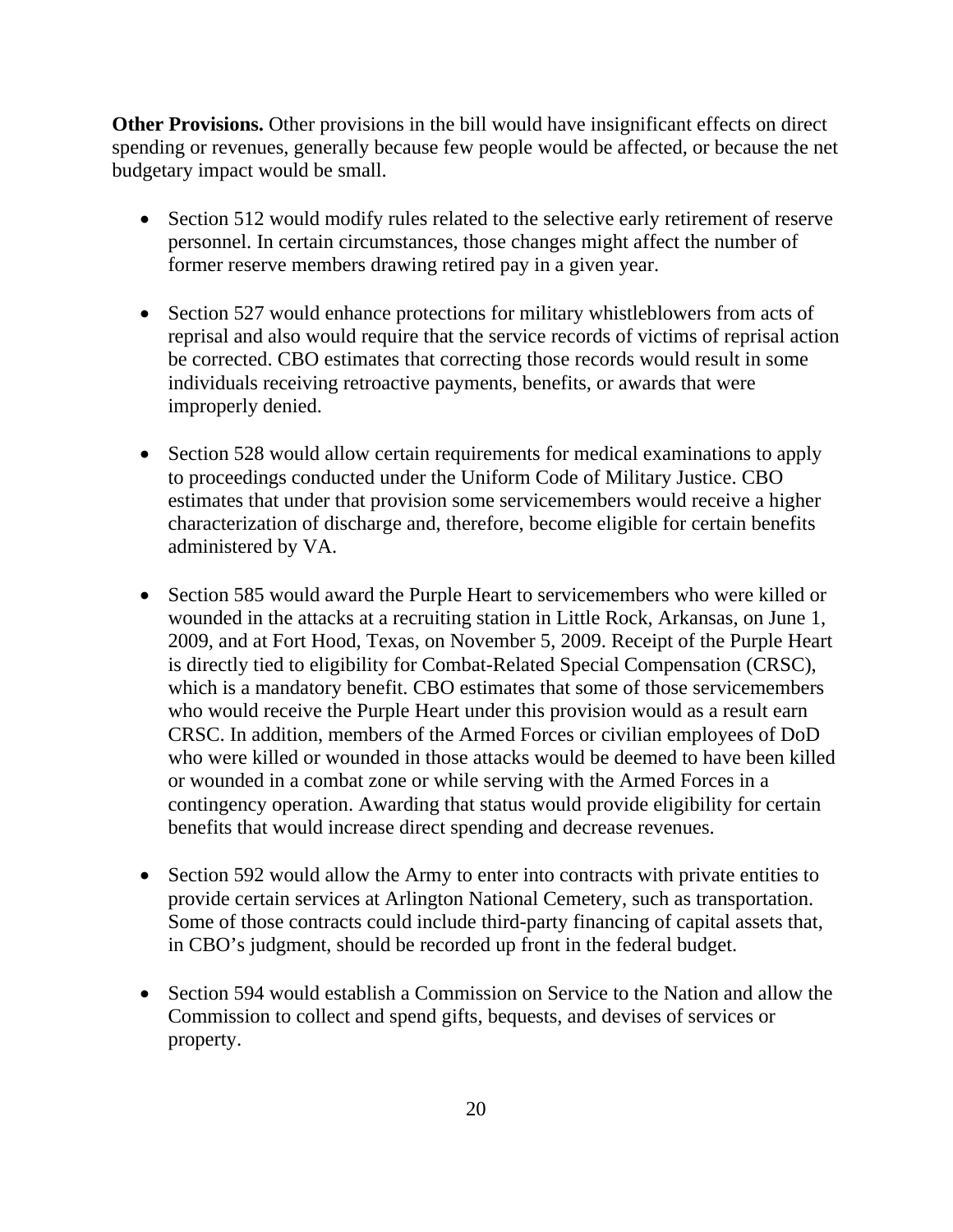- Section 714 would create a pilot program to improve the collection of third-party reimbursements at military treatment facilities. In certain circumstances, expenses associated with third-party collection activities are recorded as direct spending.
- Section 1061 would allow the Secretary of Defense to accept and spend contributions for the operation of the Conflict Records Research Center.
- Sections 1084 and 3502 would allow the federal government to insure without premium, private entities that transport U.S. cargo and personnel in the event that the private planes and vessels used are damaged in an act of war. CBO estimates that the probability of paying claims on such insurance would be negligible.
- Section 1303 would extend by three years the authority that allows DoD to spend contributions received from the private sector and foreign governments for use on activities associated with the Cooperative Threat Reduction program. The current authority to accept and spend those contributions will expire on December 31, 2015. Under section 1303, any amounts not spent by December 31, 2018 would be returned to the donor.
- Section 2803 would make available for spending by DoD an insignificant amount of collections in a moribund account for military housing.

# **PAY-AS-YOU-GO CONSIDERATIONS**

The Statutory Pay-As-You-Go Act of 2010 establishes budget-reporting and enforcement procedures for legislation affecting direct spending or revenues. The net changes in outlays that are subject to those pay-as-you-go procedures are shown in the following table. Enacting H.R. 1960 would have no significant effect on revenues.

|                                                   |      |      |      |  |  | By Fiscal Year, in Millions of Dollars |      |     |  |                |          |                    |      |
|---------------------------------------------------|------|------|------|--|--|----------------------------------------|------|-----|--|----------------|----------|--------------------|------|
|                                                   | 2013 | 2014 | 2015 |  |  | 2016 2017 2018                         | 2019 |     |  | 2020 2021 2022 | 2023     | 2013-2013-<br>2018 | 2023 |
| NET INCREASE OR DECREASE (-) IN THE DEFICIT       |      |      |      |  |  |                                        |      |     |  |                |          |                    |      |
| Statutory Pay-As-You-Go Impact 0 -26 -27 14 11 10 |      |      |      |  |  |                                        | 8    | 3 3 |  | $\mathcal{L}$  | $\Omega$ | $-18$              | $-2$ |

**CBO Estimate of Pay-As-You-Go Effects for H.R. 1960 as reported by the House Committee on Armed Services on June 7, 2013**